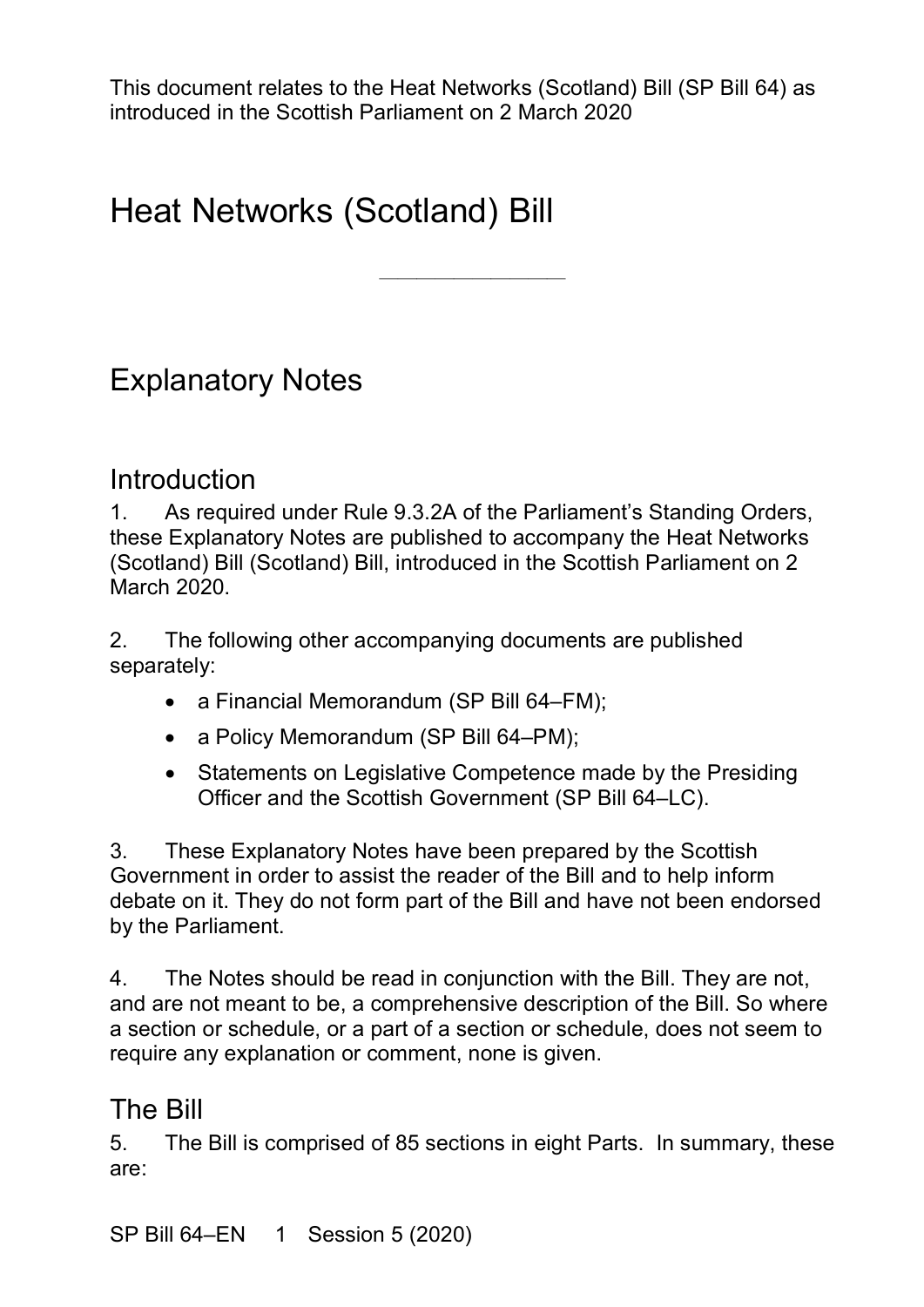- Part 1: Heat Networks Licences;
- Part 2: Heat Network Consent;
- Part 3: Heat Network Zones;
- Part 4: Heat Network Zone Permits;
- Part 5: Building Assessment Reports;
- Part 6: Powers of Licence Holders:
- Part 7: Key Heat Network Assets; and
- Part 8: Miscellaneous and General.

## Part 1 – Heat networks licences

## **Section 1: Meaning of "heat network"**

6. Subsection (1) defines a "heat network" for the purposes of this Bill as a district heat network or a communal heating system and makes clear that the source of production of thermal energy forms part of the heat network (subsection (4)).

7. Subsection (2) provides that district heat network is a network by which thermal energy is distributed from one or more sources of production to more than one building. Subsection (3) provides that a communal heating system is a system by which thermal energy is distributed from one or more sources of production to one building comprising more than one building unit.

8. Subsections (5) and (6) provide definitions of "thermal energy" and "building unit".

9. Subsection (7) allows the Scottish Ministers by regulations to modify or further define the meaning of "heat network", "district heat network" or "communal heating system".

### **Section 2: Requirement for heat networks licence**

10. Section 2(1) prohibits any person from supplying thermal energy to a building through a heat network unless the person holds a "heat networks licence" (defined in subsection (4)). A person who contravenes subsection (1) commits an offence (subsection (2)). Subsection (3) provides that a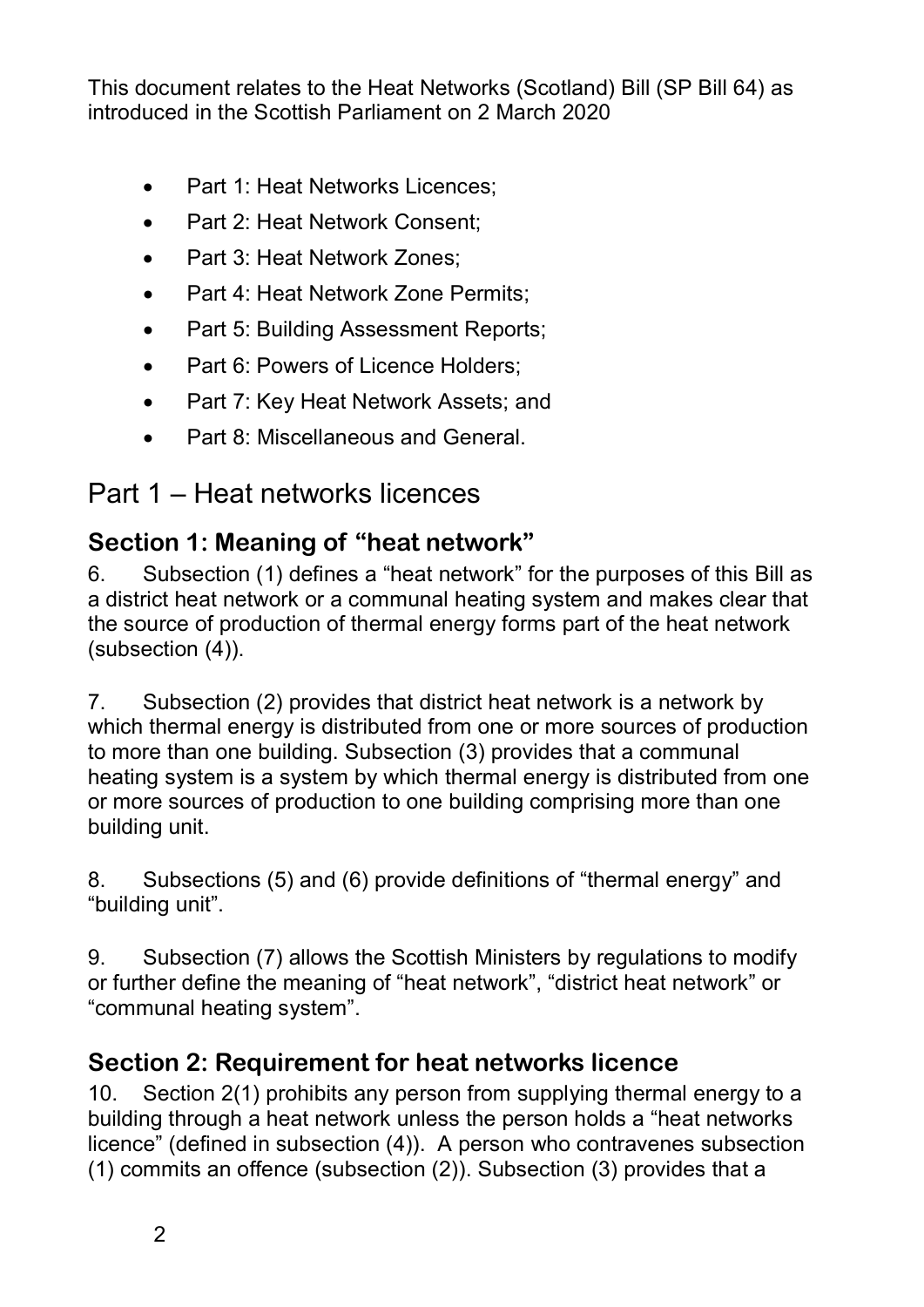person who commits such an offence can be prosecuted either on summary complaint or on indictment and is liable to a fine, which on summary conviction may not exceed the statutory maximum. The statutory maximum' is set out in the Criminal Procedure (Scotland) Act 1995, as amended, and is currently set at £10,000 (see section 225(8) of that Act, as read with the definition of "statutory maximum" in schedule 1 of the Interpretation and Legislative Reform (Scotland) Act 2010).

Section 3: Exemptions from requirement for heat networks licence 11. Subsection (1) allows the Scottish Ministers by regulations to make exemptions from the requirement to hold a heat networks licence in certain circumstances or in relation to heat networks of a certain description.

12. Under subsection (2) the Scottish Ministers can direct that the requirement to hold a heat networks licence does not apply to a particular person, to persons of a specified description, or to heat networks of a specified description. A direction made by the Scottish Ministers must be issued in writing, published in such manner as they consider appropriate (subsection (3)) and may be revised or revoked (subsection (5)). An exemption may be granted (by regulations or by a direction) either indefinitely, or for a specified period, and either unconditionally, or subject to conditions (subsection (4)).

13. Regulations or a direction granted under this section may make different provision for different areas (subsection (7)).

### **Section 4: Meaning of "licensing authority"**

14. This section defines "licensing authority" as the Scottish Ministers or such other persons as the Scottish Ministers may designate as the licensing authority by regulations.

### **Section 5: Heat networks licence applications**

15. Any person may apply for a heat networks licence (subsection (1)). It is envisaged that applicants will be prospective heat network operators intending to supply thermal energy by means of a heat network.

16. Subsection (3) provides that the licensing authority may grant an application only if it is satisfied that the applicant has the ability to perform the activities authorised by the licence and, when making such an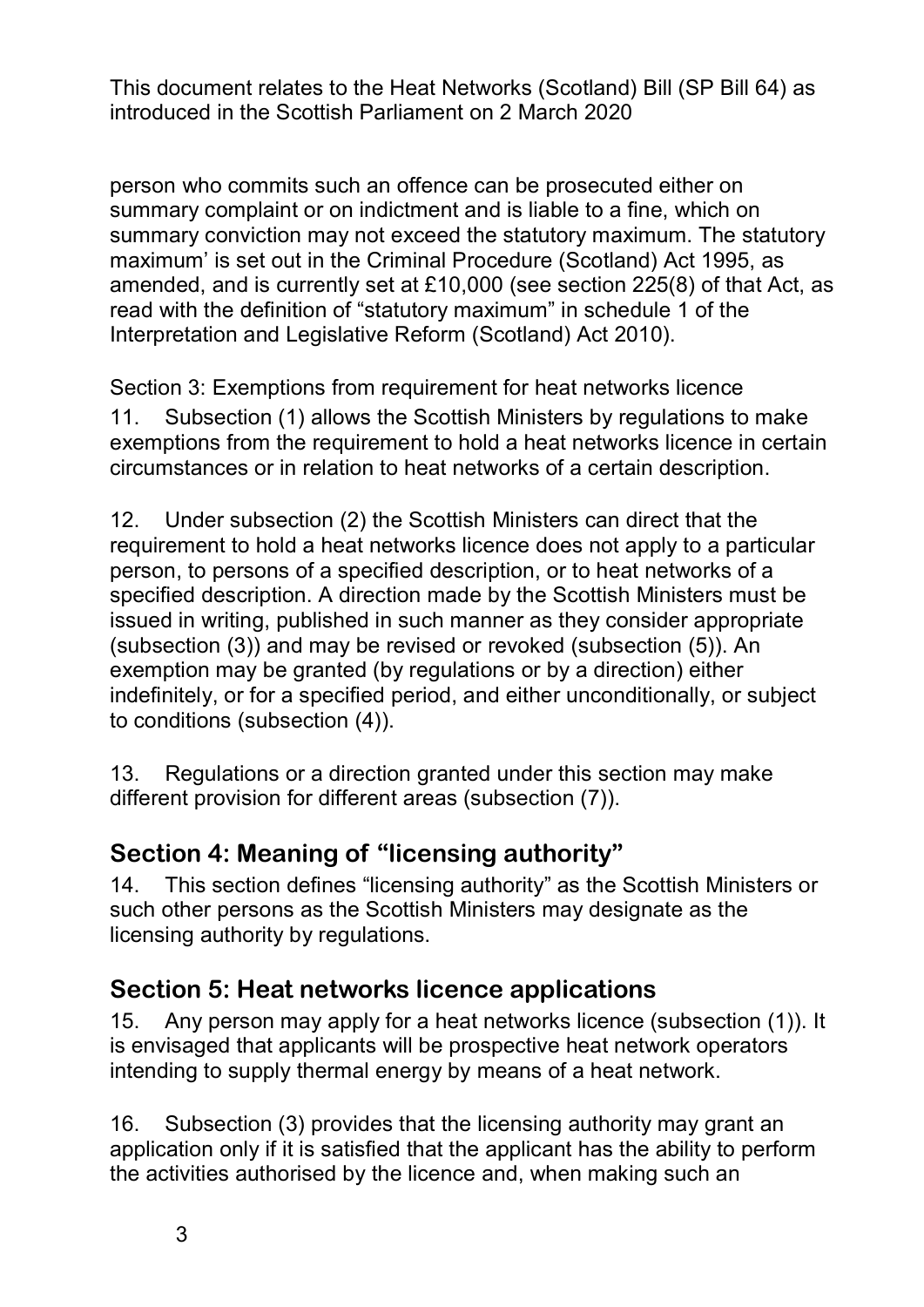assessment, it must have regard to the matters set out in subsection (4), namely the applicant's knowledge, expertise and experience, the applicant's ability to operate a heat network in a manner that minimises greenhouse gases and such other matters as may be specified by the Scottish Ministers by regulations.

17. The licensing authority must issue the licence to the applicant as soon as practicable after it is granted (subsection (5)).

18. Subsection (6) provides that in the event that the authority proposes to refuse a licence application, it must notify the applicant of its intention and state the reasons why it proposes to refuse the application. The notice must specify the period within which the applicant may make representations to the licensing authority regarding the proposed refusal and such period must be no less than 28 days from the date on which notice was given.

19. The authority must also notify the applicant of its decision to refuse an application as soon as is practicable (subsection (7)).

#### **Section 6: Heat networks licence standard conditions**

20. Subsection (1) allows the licensing authority to determine the conditions of a licence, which are referred to as the "standard conditions" (subsection (2)).

21. Subsection (3) provides that the standard conditions may include conditions that apply to all licences or to licences of a particular description. Standard conditions may include conditions that do not apply to a particular heat networks licence or a heat networks licence of a particular description and may provide for the coming into effect and suspension of the standard conditions in such manner and in such circumstances as specified in the standard conditions.

22. Each heat networks licence incorporates the standard conditions that are relevant to it (subsection (4)). However, the licensing authority may exclude or modify any of the standard conditions on a case by case basis (subsection (5)). Before making any modification, notice of the proposed modification must be given to the applicant stating the reasons why the modification is proposed. The notice must also specify the period, being no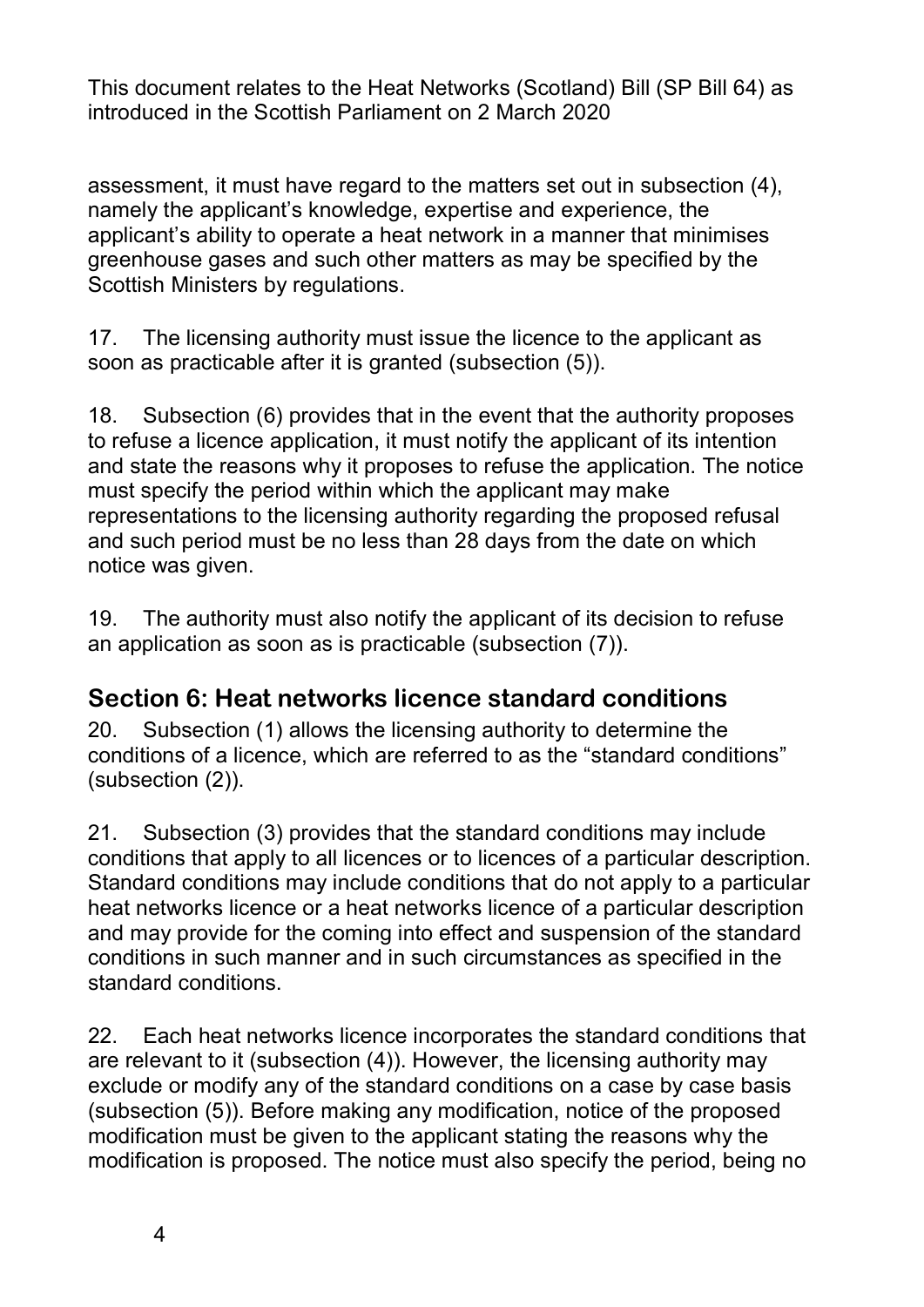less than 28 days from the date on which the notice was given, within which the applicant may make representations to the licensing authority (subsections  $(6)$  and  $(7)$ ).

23. The licensing authority must have regard to the matters set out in subsection (8) when determining the standard conditions namely, the interests of users of thermal energy supplied by means of a heat network, the reduction of greenhouse gas emissions from the operation of heat networks, the use by heat networks of thermal energy generated from renewable sources and waste heat or cold (defined under subsection (9)).

#### **Section 7: Heat networks licence standard conditions: supplementary**

24. The licensing authority must publish the standard conditions (subsection (1)). The licensing authority must review the standard conditions from time to time and may modify the standard conditions and make modifications to the conditions of any heat network licence the licensing authority considers appropriate as a result of the modification of the standard conditions (subsection (2)).

25. Before the licensing authority makes any modifications to the standard conditions or the conditions of a heat networks licence, it must give notice of the proposed modification to every licence holder that would be affected by the modification and publish the notice. The notice must state the reasons why the modification is proposed. The notice must also specify the period, being no less than 28 days from the date on which the notice was given, within which the applicant may make representations to the licensing authority (subsection (4)). Where the standard conditions are modified, the licensing authority must publish the standard conditions as modified (subsection (5)).

#### **Section 8: Heat networks licence special conditions**

26. The licensing authority may include in a heat networks licence any special conditions, in addition to the standard conditions, it considers appropriate. The licensing authority may provide in a licence that a special condition has effect, ceases to have effect or may be modified, as it considers appropriate.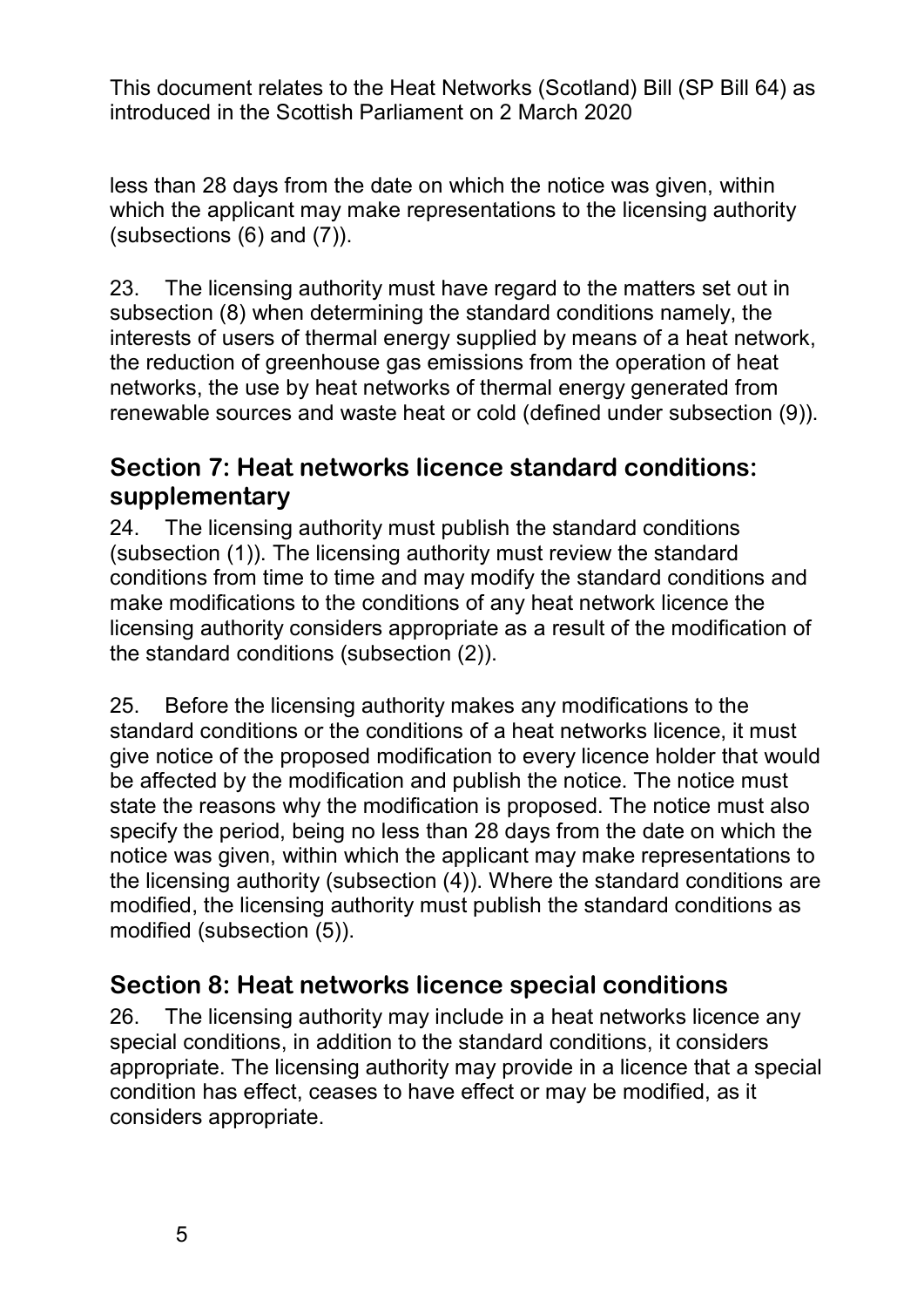Section 9: Period of effect of heat networks licence

27. Section 9 provides that a heat networks licence has effect on the date specified in the licence and will continue to have effect until the licence is revoked by the licensing authority or is surrendered by the person holding the licence in accordance with the conditions of the licence.

#### **Section 10: Modification of heat networks licence**

28. The licensing authority may modify a heat networks licence following an application by a licence holder, or on the licensing authority's own initiative (subsections (1) and (2)). Before modifying a heat networks licence, the licensing authority must give notice to the licence holder of the proposed modification (subsection (4)). The notice must state the reasons why the modification is proposed. The notice must also specify the period, being no less than 28 days from the date on which the notice was given, within which the applicant may make representations to the licensing authority (subsection (5)). Where a licence is modified, a copy of the modified licence should be sent to the licence holder (subsection (6)).

29. Under section 7, the licensing authority are able to modify the conditions of a heat networks licence that it considers appropriate in consequence of any changes to the standard conditions. Section 10 does not apply to such modifications.

### **Section 11: Revocation of heat networks licence**

30. Subsection (1) provides that the licensing authority may revoke a licence issued by it if the licence holder no longer has the ability to perform the activities authorised by the licence, or has failed to comply with a condition of the licence.

31. Subsection (2) provides that in deciding whether a licence holder no longer has the ability to perform the activities authorised by the licence, the licensing authority must have regard to the applicant's knowledge, expertise and experience, the applicant's ability to operate a heat network in a manner that minimises greenhouse gases and such other matters as may be specified by the Scottish Ministers by regulations. It does not matter whether or not the licence holder has failed to comply with a terms of the licence.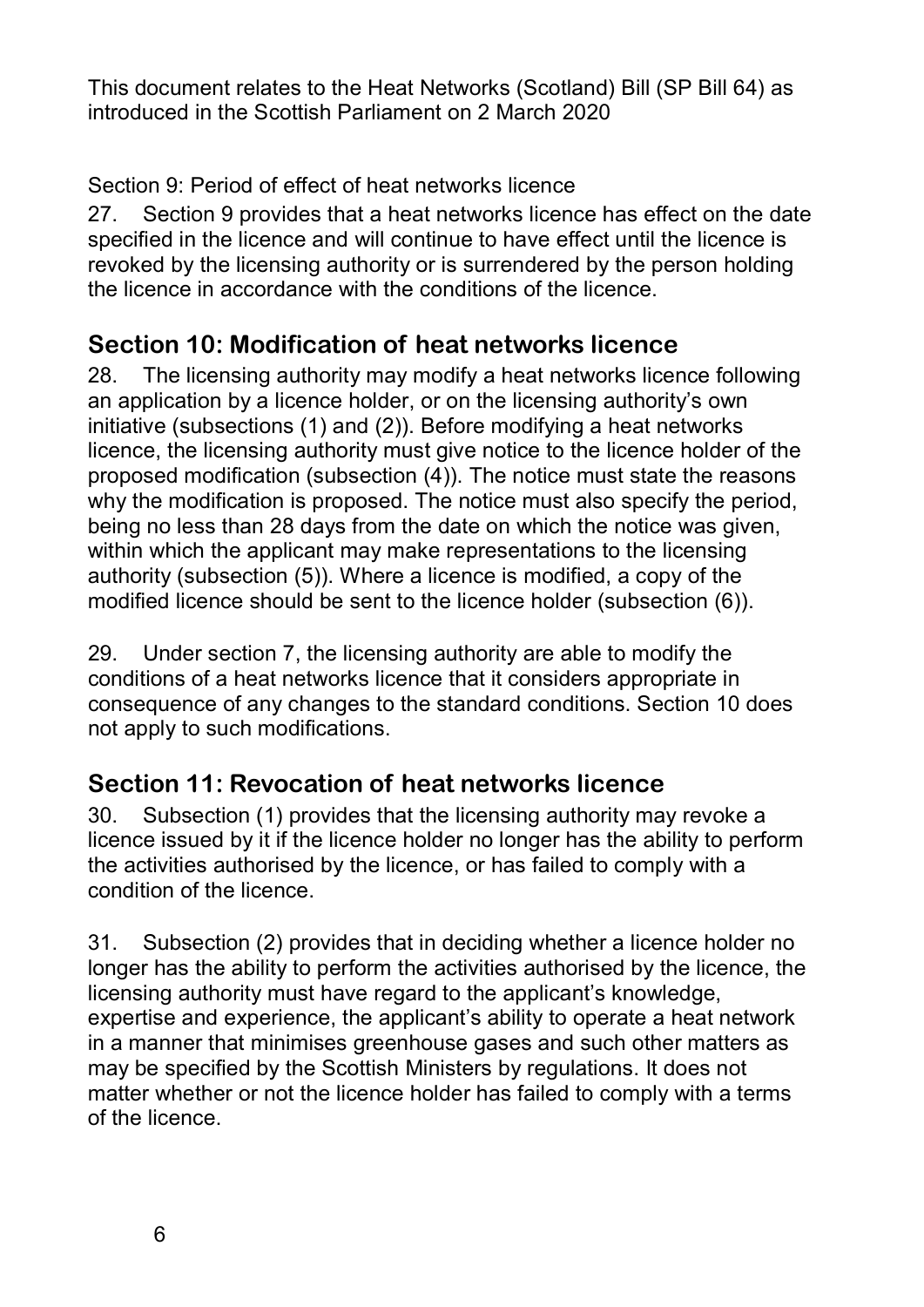32. The licensing authority may not revoke a licence unless satisfied it is reasonable to do so having regard to the terms of the licence, the responsibilities of the licence holder to final customers and any other matters the authority considers relevant (subsection (3)). Before revoking a heat networks licence, the licensing authority must give notice to the licence holder of the proposed revocation (subsection (4)). The notice must state the reasons why the revocation is proposed. The notice must also specify the period, being no less than 28 days from the date on which the notice was given, within which the applicant may make representations to the licensing authority (subsection (5)).

33. The licensing authority may revoke a heat networks licence by giving notice of revocation to the licence holder specifying the reasons for revocation and the date from which the revocation is to have effect (subsections (6) and (7)).

#### **Section 12: Form and manner etc. of applications under Part 1**

34. The Scottish Ministers may determine the form and manner in which a heat networks licence application and a heat networks modification application must be made as well as the information that must be included with these applications (subsection (1)). Any determination must be published (subsection (2)). The licensing authority does not have to consider a heat networks licence application (or licence modification application) that does not comply with a requirement determined by the Scottish Ministers (subsection (3)).

Section 13: Regulations about determining applications under Part 1 35. The Scottish Ministers may by regulations make provision about the procedure to be followed by the licensing authority in determining a heat networks licence application (or licence application modification) as well as the notification and publication of applications and determinations made in relation to it.

### **Section 14: Guidance for licensing authority**

36. The Scottish Ministers may issue guidance to the licensing authority about the exercise of its functions under Part 1 of the Bill, including guidance on how it may assess a licence holder's ability to perform the activities authorised by the licence. This is intended to provide best practice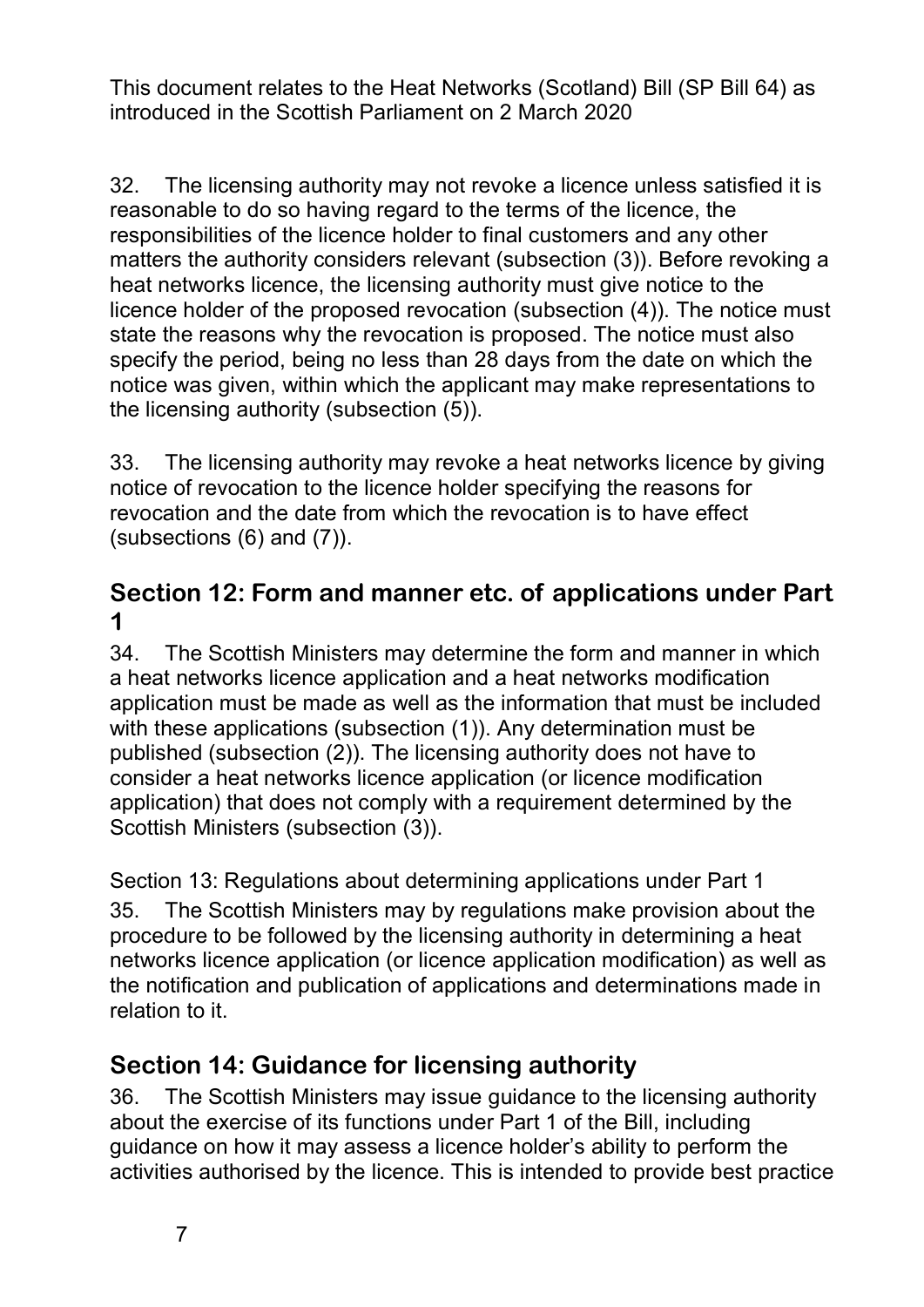advice in relation to the new provisions and regulations. Any such guidance must be published by the Scottish Ministers in a manner they consider appropriate.

#### Section 15: Register of heat networks licences

37. Subsection (1) provides that the licensing authority must prepare and maintain a register of heat network licences. The register must contain prescribed information (specified in subsection (2)) relating to heat networks licences, including the name and address of the licence holder, the terms of the licence, the date on which the licence took effect, the date on which the licence ceased to have effect (if revoked or surrendered) and such other information as the Scottish Ministers may specify by regulations (subsection (3)). The licensing authority must make arrangements to enable members of the public to inspect the register free of charge (subsection (4)).

### **Section 16: Interpretation of Part 1**

38. Section 16 provides various definitions for terms used in Part 1 of the Bill.

### Part 2 – Heat network consent

#### **Section 17: Requirement for heat network consent**

39. A person must not construct or operate a heat network without a heat network consent (subsection (1)).

40. References to the construction of a heat network in Part 2 include references to the construction of an extension to an existing heat network (subsection (2)(a)). The term "heat network consent" is defined in subsection (2)(b).

#### **Section 18: Exemptions from requirement for heat network consent**

41. Subsection (1) enables the Scottish Ministers by regulations to create exemptions to the requirement for a heat network consent in specified circumstances and in relation to heat networks of a specified description.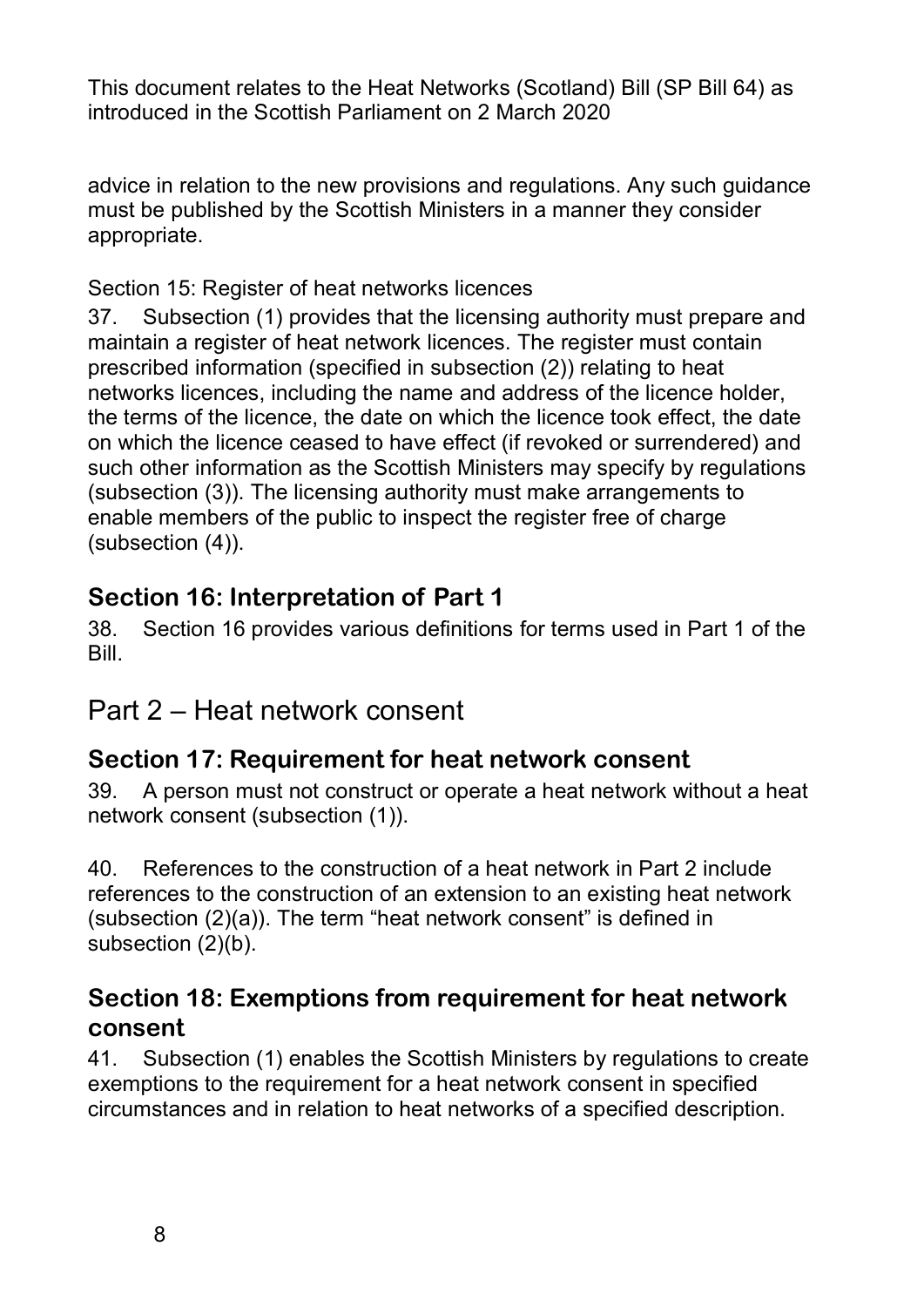42. The Scottish Ministers may grant exemptions either indefinitely, or for a specified period, and either unconditionally, or subject to conditions (subsection (2)) and may make different provision for different areas (subsection (3)).

#### **Section 19: Heat network consent applications**

43. A person may apply to the Scottish Ministers for a heat network consent (subsection (1)). It is envisaged that not all persons responsible for the construction of a heat network will go on to operate the network and conversely, not all heat network operators will be involved in heat network construction. Subsection (3) recognises this and allows for some heat network consent applications to be made either in relation to the construction of a heat network, the operation of a heat network, or both.

Section 20: Determining heat network consent applications

44. The Scottish Ministers may agree to a heat networks consent application and grant a heat network consent, or refuse the application (subsection (1)). Before granting the consent, the Scottish Ministers must be satisfied that each person the consent is granted to has, or will have, a right to use each listed asset of the heat network for the purpose of operating it (subsection (3)). Where the Scottish Ministers propose to refuse an application they must give the applicant notice of the proposed refusal. The notice must set out the reasons for the proposed refusal and specify a date by which the applicant may make representations to the Scottish Ministers (subsection (4)).

### **Section 21: Heat network consent conditions or limitation**

45. Section 21 makes provision for the Scottish Ministers to grant a heat network consent, subject to certain conditions or limitations as they consider appropriate.

Section 22: Transfer of heat network consent

46. The transfer of a heat network consent is permitted with the agreement of the Scottish Ministers (subsection (1)). The Scottish Ministers may agree to the transfer of the consent, subject to the modification of any condition or limitation of the consent, or may require additional conditions or limitations to be included in the terms of the consent (subsection (2)).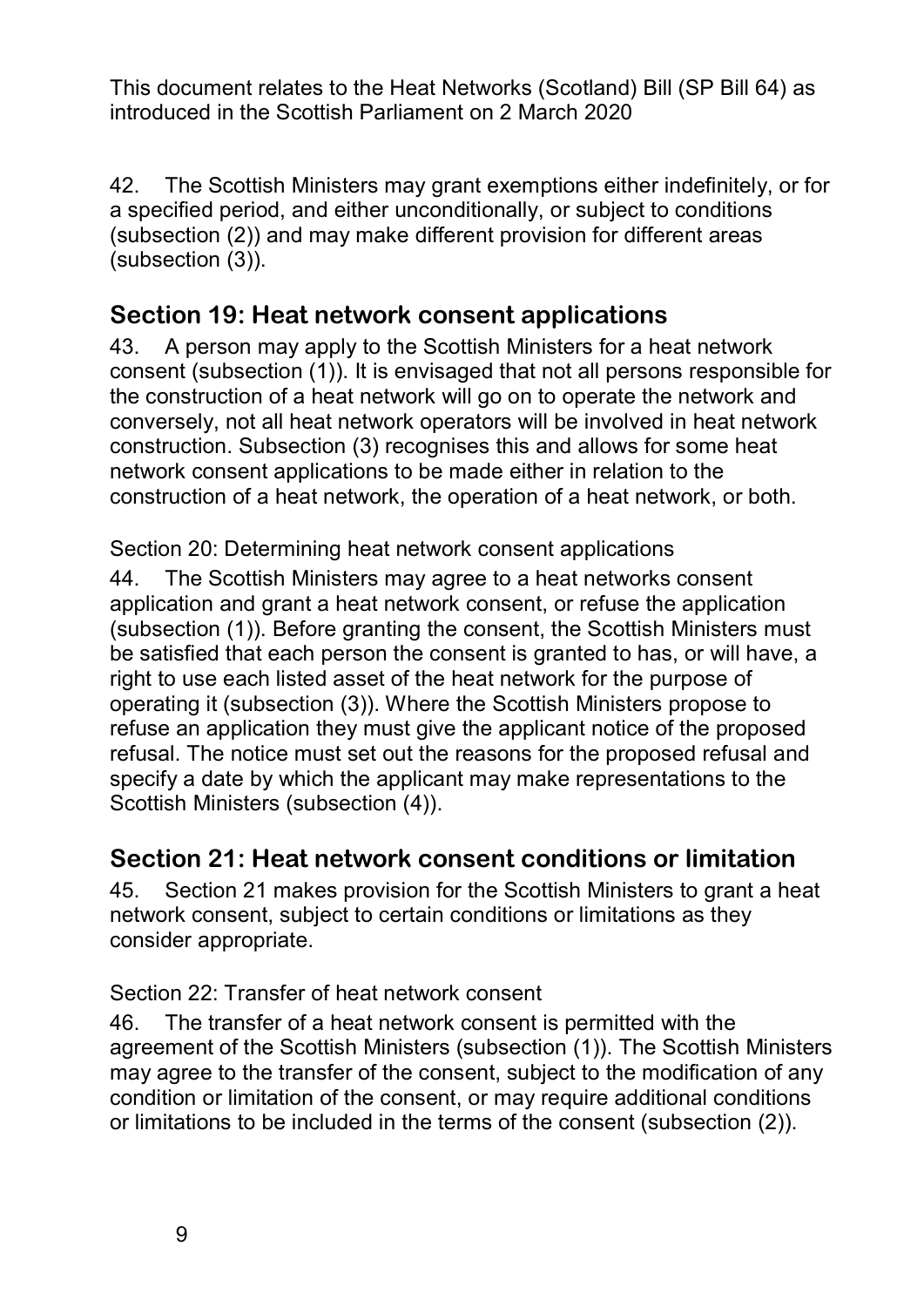### **Section 23: Modification of heat network consent**

47. The Scottish Ministers may modify a heat network consent (subsection (1)) either following the application of the consent holder or on their own initiative (subsection (2)). An application by a consent holder is to be referred to as a "heat network consent modification application" (subsection (3)). If the Scottish Ministers decide to modify a heat network consent a copy of the modified consent must be given to the consent holder (subsection (4)).

### **Section 24: Revocation of heat network consent**

48. The Scottish Ministers may revoke a heat network consent in such circumstances and manner as may be provided for by them in regulations.

Section 25: Compensation on modification or revocation of heat network consent

49. Subsection (1) provides that the Scottish Ministers may by regulations make provision for the payment of compensation to the holder of a heat network consent if a consent is modified or revoked. The regulation making power allows the Scottish Ministers to make provision for the circumstances in which compensation is payable, the calculation of compensation, the procedure for claiming compensation, and the review and appeal of decisions made under the regulations (subsection (2)).

#### **Section 26: Form and manner etc. of applications under Part 2**

50. The Scottish Ministers can determine the form and manner in which a "relevant application" can be made as well as the information that is to be included in the application (subsection (1)) and must publish the determination in such manner as they consider appropriate (subsection (2)). "Relevant applications" means a heat network consent application, a heat network consent modification application, or an application for a consent, agreement or approval required by a condition of a heat network consent. A relevant application that does not confirm to the requirements determined by the Scottish Ministers does not need to be considered by them.

Section 27: Regulations about determining applications under Part 2 51. The Scottish Ministers may by regulations make provision about the procedure to be followed in determining a relevant application and the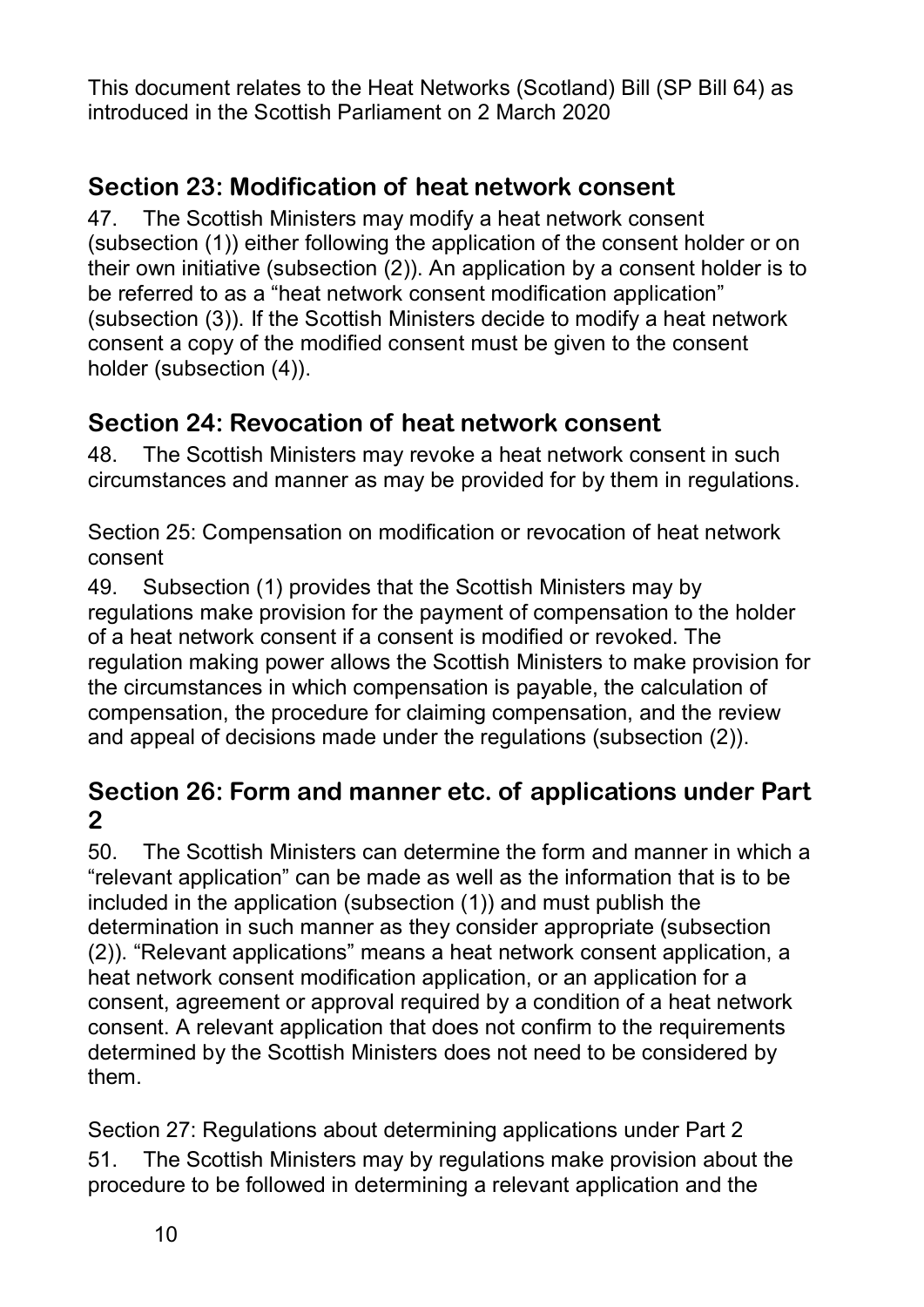publication and notification of the application and the determination made in relation to it (subsection (1)). Regulations may also make provision regarding the consideration the Scottish Ministers must give, before agreeing to a relevant application, to the likely environmental effects of the construction or the operation of the heat network to which the application relates (subsection (2)).

### **Section 28: Meaning of "enforcement authority"**

52. This section defines "enforcement authority" as the Scottish Ministers or such other person as the Scottish Ministers designate by regulations. Regulations made under this section are intended to allow the Scottish Ministers to retain some flexibility regarding the designation of the enforcement authority. For example, it may be that in time, the administration of enforcement functions is better achieved by a third party, particularly if this person is also required to act as the licensing authority.

Section 29: Power to require information about activities on land 53. If it appears to the enforcement authority that a heat network is being, or has been constructed or operated on land without a heat network consent, or there has been a failure to comply with a condition or limitation of a consent, the enforcement authority may issue a contravention notice to the owner or occupier of the land or to other specified persons (subsections (1) and (2)).

54. A contravention notice may require the person to provide information in relation to operations or activities being carried out on the land, the use of the land and any matter relating to conditions to which a heat network consent is subject to (subsection (3)).

### **Section 30: Enforcement notice**

55. If it appears to the enforcement authority that a person (or another person acting on behalf of that person), is constructing (or has constructed) or is operating (or has operated) a heat network without a heat network consent, or there has been a failure to comply with a condition of a heat network consent, then the enforcement authority may give an enforcement notice to that person (subsections (1) and (2)).

56. An enforcement notice must specify the date on which it is to take effect (being no less than 28 days after the date on which the notice is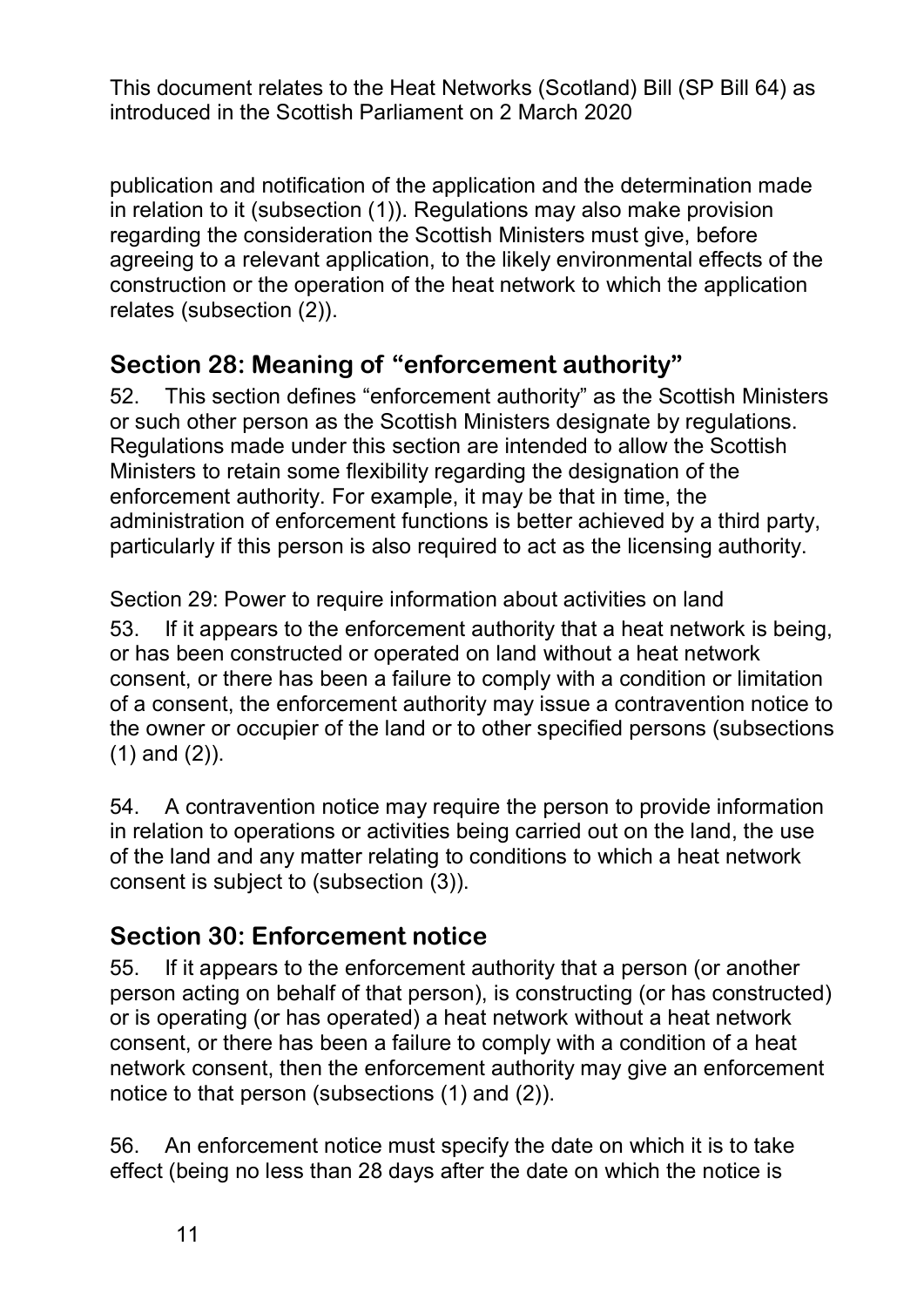given), set out the reasons why it has been issued, and specify the steps the person is required to take and/or the activities the enforcement authority requires to cease (subsections (3) and (4)). The enforcement notice may require the alteration or removal of buildings or works, the carrying out of building or other operations, or prohibit certain activities (subsection (6)). It should specify the period for compliance and may require different steps to be taken over different periods (subsection (7)).

### **Section 31: Withdrawal or variation of enforcement notice**

57. This section makes provision for the enforcement authority to withdraw an enforcement notice, or waive or relax any requirement of such a notice, whether or not the notice has taken effect (subsections (1) and (2)). If the enforcement authority decides to withdraw, waive or relax a requirement of notice, it must immediately inform each person to whom notice was given (subsection (3)). The withdrawal of an enforcement notice will not prevent the authority from issuing another one (subsection (4)).

#### Section 32: Appeals against enforcement notice

58. Section 32 allows the Scottish Ministers by regulations to make provision for, or in connection with, appeals against enforcement notices. The regulations may provide detail on matters including who may appeal, the grounds of appeal, the appeal process and how the determination of appeals is to be notified.

#### **Section 33: Offence of failing to comply with enforcement notice**

59. Failure to comply with an enforcement notice within the period of compliance is an offence (subsection (1)). A person who commits an offence under subsection (1) can be prosecuted either on summary complaint or on indictment and is liable to a fine, which on summary conviction may not exceed the statutory maximum (£10,000), but it is a defence for a person charged with such an offence to show that they did everything they could reasonably be expected to do to comply (subsection (3)). The period of compliance is the period specified in the notice in accordance with section 30(7), or such other extended period as the enforcement authority may allow (subsection (4)).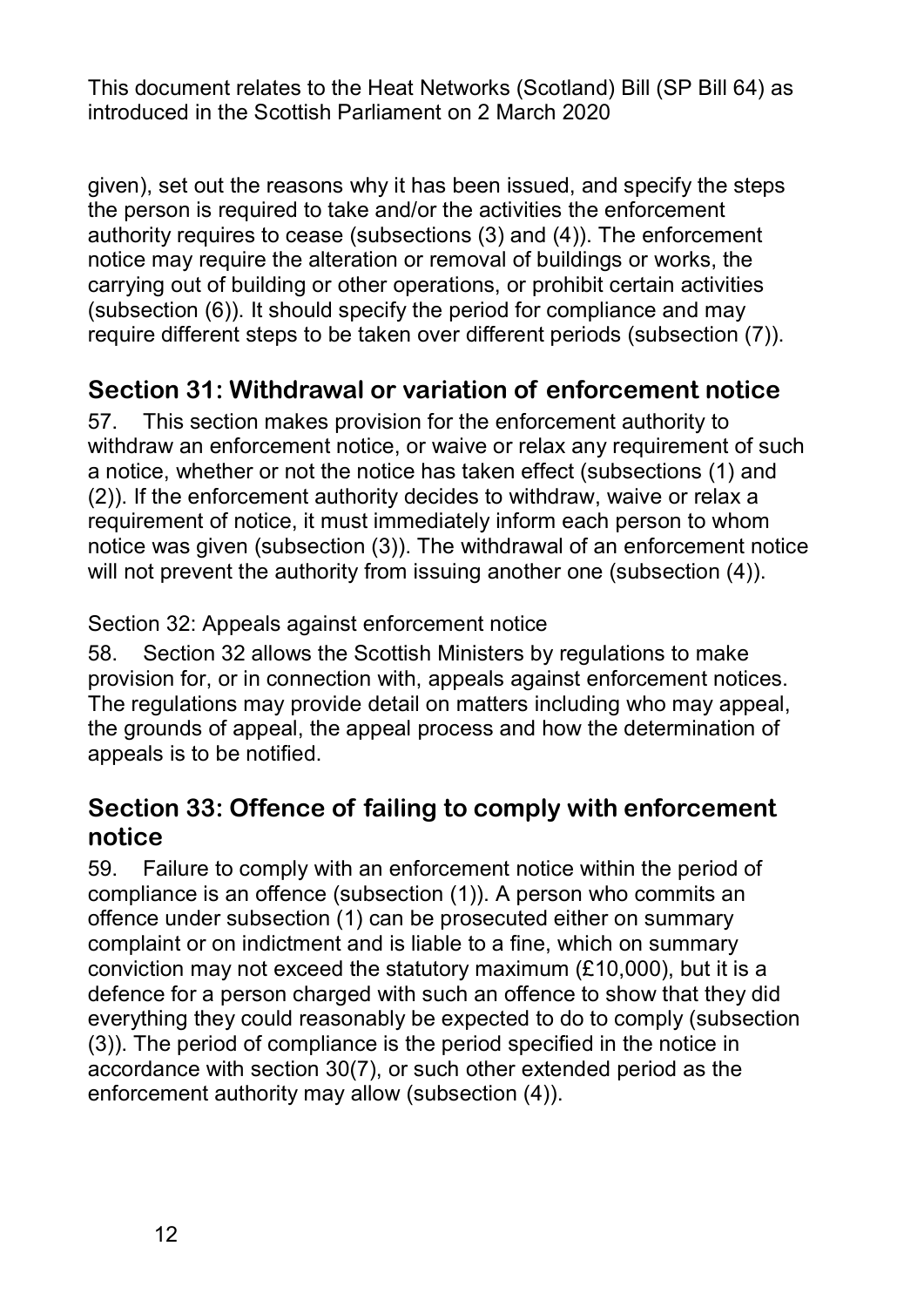Section 34: Execution and cost of works required by enforcement notice 60. If at any time after the end of a period for compliance of an enforcement notice, any step required by the notice has not been taken, the enforcement authority may enter the land to take the necessary steps and may recover the expenses reasonably incurred by them in doing so from the person to whom the notice was given (subsections (1) and (2)). Subsection (3) provides that any expenses recovered under subsection (2) may include appropriate administrative expenses.

61. When taking steps under subsection (2), the enforcement authority may sell any materials removed from the land unless they are claimed by the owner within 3 days of removal (subsection (4)). The enforcement authority must pay the proceeds of any sale, less recoverable expenses, to the owner (subsection (5)).

62. Subsection (6) creates an offence if a person, without reasonable excuse, intentionally obstructs the enforcement authority in exercising its powers under subsection (2). A person who commits such an offence is liable on summary conviction to a fine not exceeding level 3 on the standard scale.

#### **Section 35: Deemed planning permission on granting or modifying heat network consent**

63. Section 35 of the Bill amends section 57 of the Town and Country Planning (Scotland) Act 1997 and inserts new sections (2C) and (2D). Section (2C) provides that on granting or modifying a heat network consent under section 20(1)(a) or 23(1) of the Heat Networks (Scotland) Act 2021 (the "2021 Act"), the Scottish Ministers may give a direction for planning permission to be deemed to have been granted, subject to conditions (if any) to be specified in the direction. Planning permission will be granted under subsection (2C) for so much of the operation or change of use to which the consent relates as constitutes development and for any development ancillary to the operation or change of use.

64. Subsection (2D) provides that on modifying a heat network consent under section 23(1) of the 2021 Act, Scottish Ministers may give a direction(s) (instead of, or as well as a direction under subsection (2C)) to vary an existing planning permission deemed to be granted under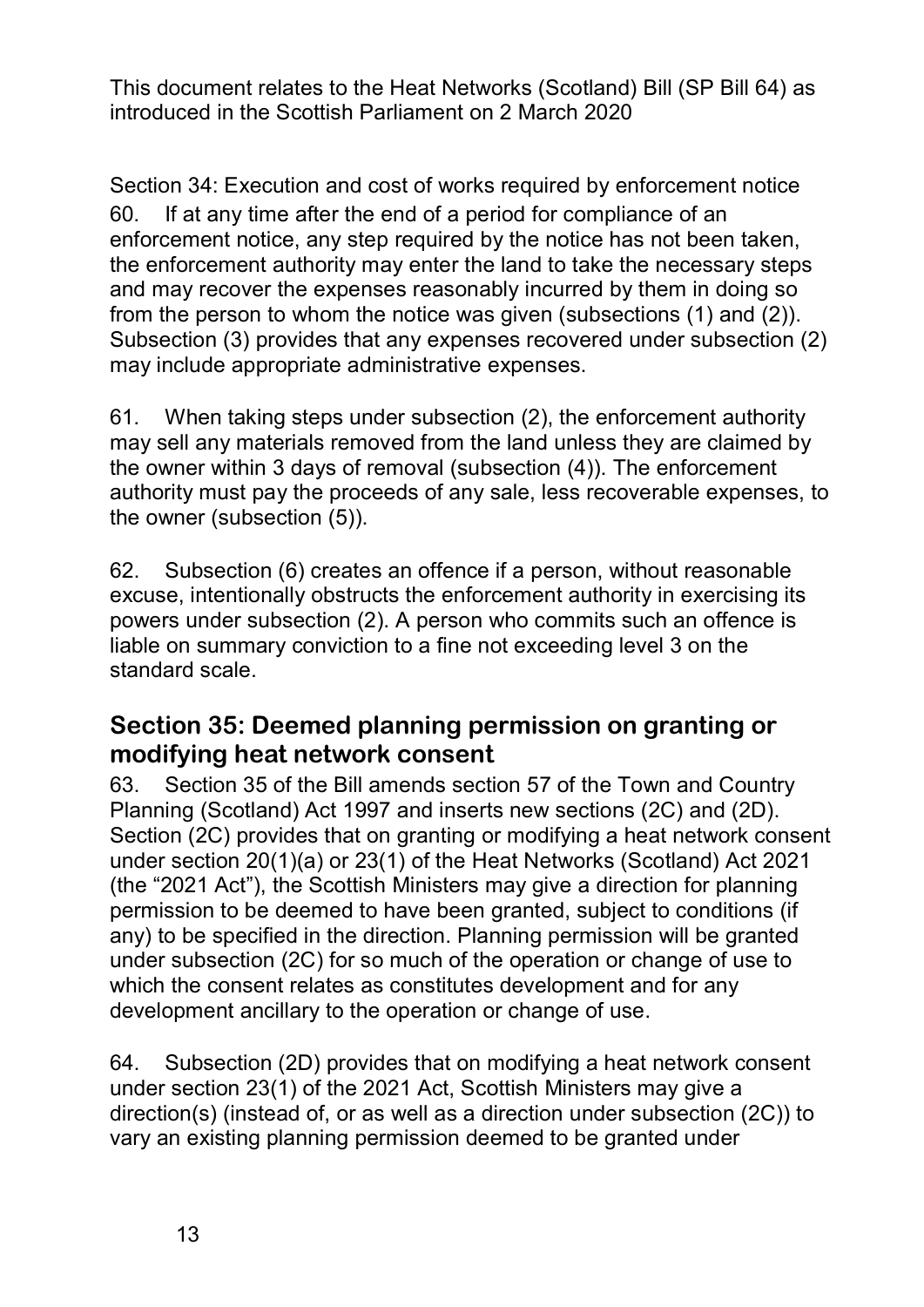subsection (2C) and/or to vary conditions attached to an existing planning permission deemed to be granted.

### **Section 36: Interpretation of Part 2**

65. Section 36 defines "enforcement notice" for the purpose of Part 2 of the Bill.

### Part 3 – Heat network zones

#### **Section 37: Power to designate heat network zone**

66. Section 37 provides that a local authority (within its area) may designate a "heat network zone" being an area that is particularly suitable for the construction and operation of a heat network, in accordance with section 39, or pursuant to a direction by the Scottish Ministers under section 44(1)(a) or (2). The Scottish Ministers may designate an area in accordance with section 40 (subsection (2)). Subsection (3) defines a "heat network zone" as an area designated by a local authority or the Scottish Ministers.

Section 38: Duty on local authority to review heat network zoning in area 67. Each local authority must carry out a review to consider whether one or more areas in its area has the potential to be designated as a heat network zone (subsection (1)). Subsection (2) provides that the first review must be carried out as soon as practicable after the day on which section 38 comes into force and each subsequent review by no later than 5 years after the local authority last published a statement setting out its decision under subsection (5).

68. Following a review, the local authority must decide either to proceed to considering whether to designate the area as a heat network zone, not to so proceed, or to request that the Scottish Ministers consider whether to designate the area (subsection (3)).

69. A local authority may not make a request to the Scottish Ministers to designate an area as a heat network zone if the area is subject to a direction under section 44. Under section 44, the Scottish Ministers may direct a local authority to designate or vary a heat network zone in its area.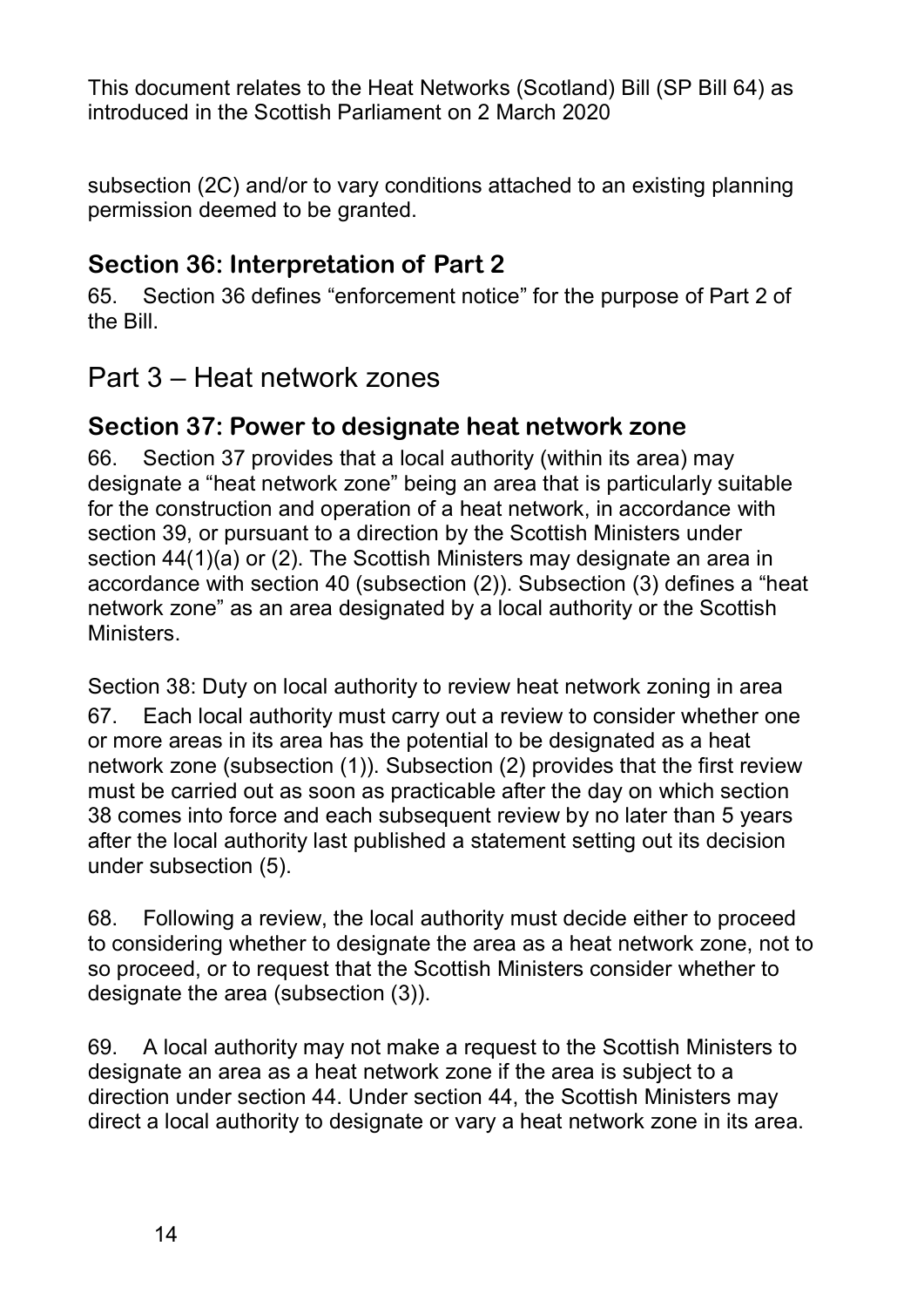70. A local authority must, after each review, publish a statement setting out its decision (and its reasons) in relation to each review (subsection (5)). The Scottish Ministers may by regulations specify the information that must be included in a statement, how it is to be published, the persons to whom copies are to be sent and such other requirements as they consider appropriate (subsection (6)).

#### **Section 39: Designation of heat network zone by local authority**

71. Subsection (1) sets out the list of matters that a local authority must have regard to when considering whether to designate an area as a heat network zone. These are: the potential for a heat network to use thermal energy from renewable sources or waste heat, buildings that could act as anchor loads, existing infrastructure in the area that could assist in the development of a heat network and any building assessment report received under section 54. The Scottish Ministers may also specify further matters by regulations.

72. Prior to designating a heat network zone, subsection (2) imposes a duty on local authorities to consult such persons and in such manner as the Scottish Ministers may specify by regulations.

73. Having regard to the matters set out in subsection (1) and having complied with the requirements under subsection (2), a local authority may designate an area as a heat network zone or decide not to (subsection (3)).

74. If a local authority chooses to designate an area as a heat network zone, subsection (4) requires the local authority to identify the area in a document with reference to a map, specify in the document the day on which the designation comes into effect and publish the document in a manner as the Scottish Ministers may specify by regulations.

#### **Section 40: Designation of heat network zone by Scottish Ministers**

75. Where the Scottish Ministers are considering whether to designate an area within a local authority area as a heat network zone following a request made by a local authority or on the Scottish Ministers own initiative, they must have regard to the matters referred to in section 39(1) and must consult with each local authority in whose area the proposed zone would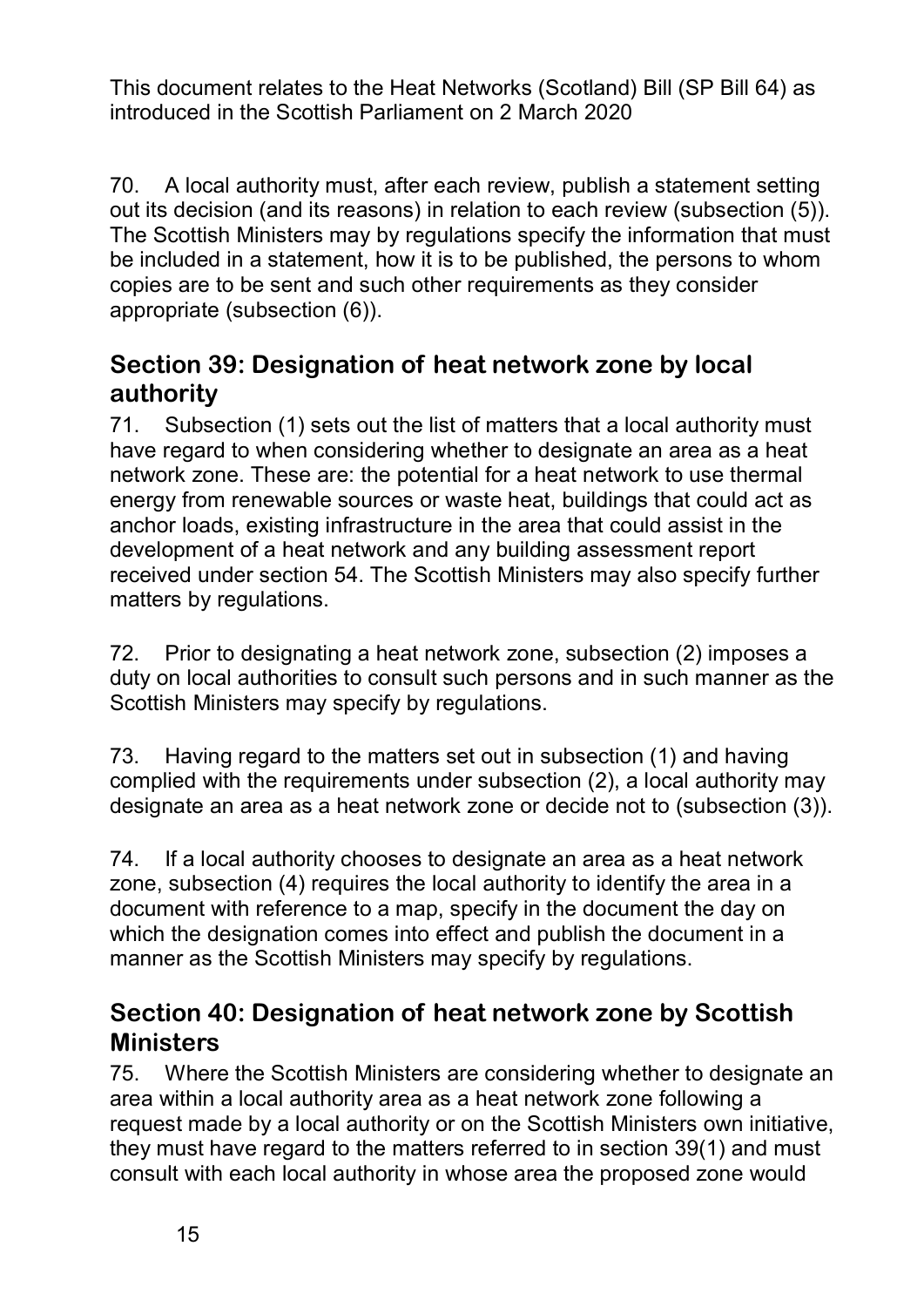be situated as well as such other persons as they consider appropriate (subsection (3)).

76. Subsection (4) provides that the Scottish Ministers may designate the area as a heat network zone or decide not to. The Scottish Ministers must identify the area in a document with reference to a map, specify in the document the day on which the designation comes into effect and publish the document in a manner they consider appropriate (subsection (5)).

### **Section 41: Variation of heat network zone by local authority**

77. Subsection (1) enables a local authority to vary a heat network zone designated by them. The local authority must have regard to the matters referred to in section 39(1) and consult such persons in such manner as the Scottish Ministers specify by regulations (subsections (2) and (3)). A local authority may decide to vary the heat network zone, or decide not to (subsection (4)). If the local authority varies the heat network zone, it must specify in a document the day on which the variation takes effect, identify the varied zone on a map and publish the document (subsection (5)).

Section 42: Variation of heat network zone by Scottish Ministers 78. Subsection (1) provides that the Scottish Ministers may vary a heat network zone following a request by a local authority or on the Scottish Ministers' own initiative, whether or not the heat network zone was designated by a local authority or the Scottish Ministers (subsection (2)).

79. In deciding whether to vary a heat network zone, the Scottish Ministers must have regard to the matters referred to in section 39(1) and consult with each local authority in whose area the proposed zone would be situated as well as such other persons as they consider appropriate (subsections (3) and (4)). The Scottish Ministers may decide to vary the heat network zone, or decide not to (subsection (5)). If they decide to vary the zone, they must identify the area as varied in a document with reference to a map, specify in the document the day on which the variation comes into effect and publish the document in a manner they consider appropriate (subsection (6)).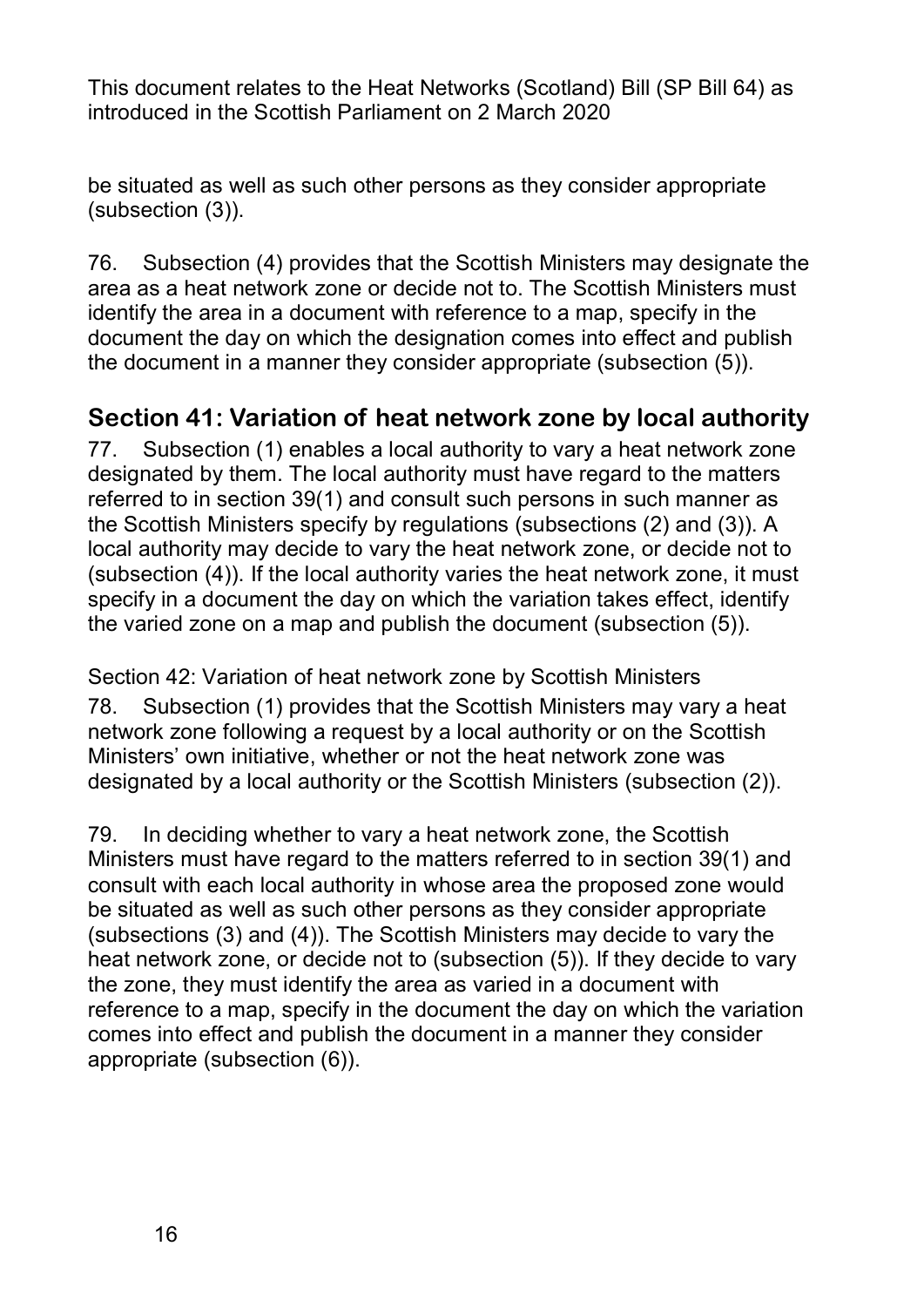#### **Section 43: Two or more local authorities acting jointly in relation to heat network zone**

80. Subsection (1) provides that where an area falls within the area of more than one local authority and has the potential to be designated as a heat network zone, each of the local authorities in whose area the heat network zone would be situated may act jointly to consider whether to designate the area, or can request that the Scottish Ministers consider whether to designate the area as a heat network zone.

81. Subsection (2) provides that where two or more local authorities have acted jointly to designate a heat network zone, they may act jointly to vary the zone.

82. Where two or more authorities act jointly under this section the references (in the sections noted below) to "a local authority", are references to the local authorities acting jointly and references to "a local authority's area" are references to the combined area of the local authorities. The relevant sections are: sections 37 (power to designate heat network zone), 39 (designation of a heat network zone by local authority), 40 (designation of heat network zone by Scottish Ministers), 41 (variation of heat network zone by local authority) and 42 (variation of heat network zone by Scottish Ministers).

#### **Section 44: Ministerial power of direction to designate or vary heat network zone**

83. Subsection (1) allows the Scottish Ministers to direct a local authority to designate or vary a heat network zone in its area. The Scottish Ministers may direct two or more local authorities to jointly designate or vary a heat network zone (subsections (2) to (4)). Before issuing a direction, the Scottish Ministers must have regard to the matters referred to in section 39(1) and consult with each local authority in whose area the proposed zone would be situated and such other persons as they consider appropriate (subsection (5)).

84. Where a local authority (or two or more local authorities) act jointly to designate or vary a heat network zone by a direction under this section the local authority (or local authorities) must identify the area as designated/varied in a document with reference to a map, specify in the document the day on which the designation/variation comes into effect and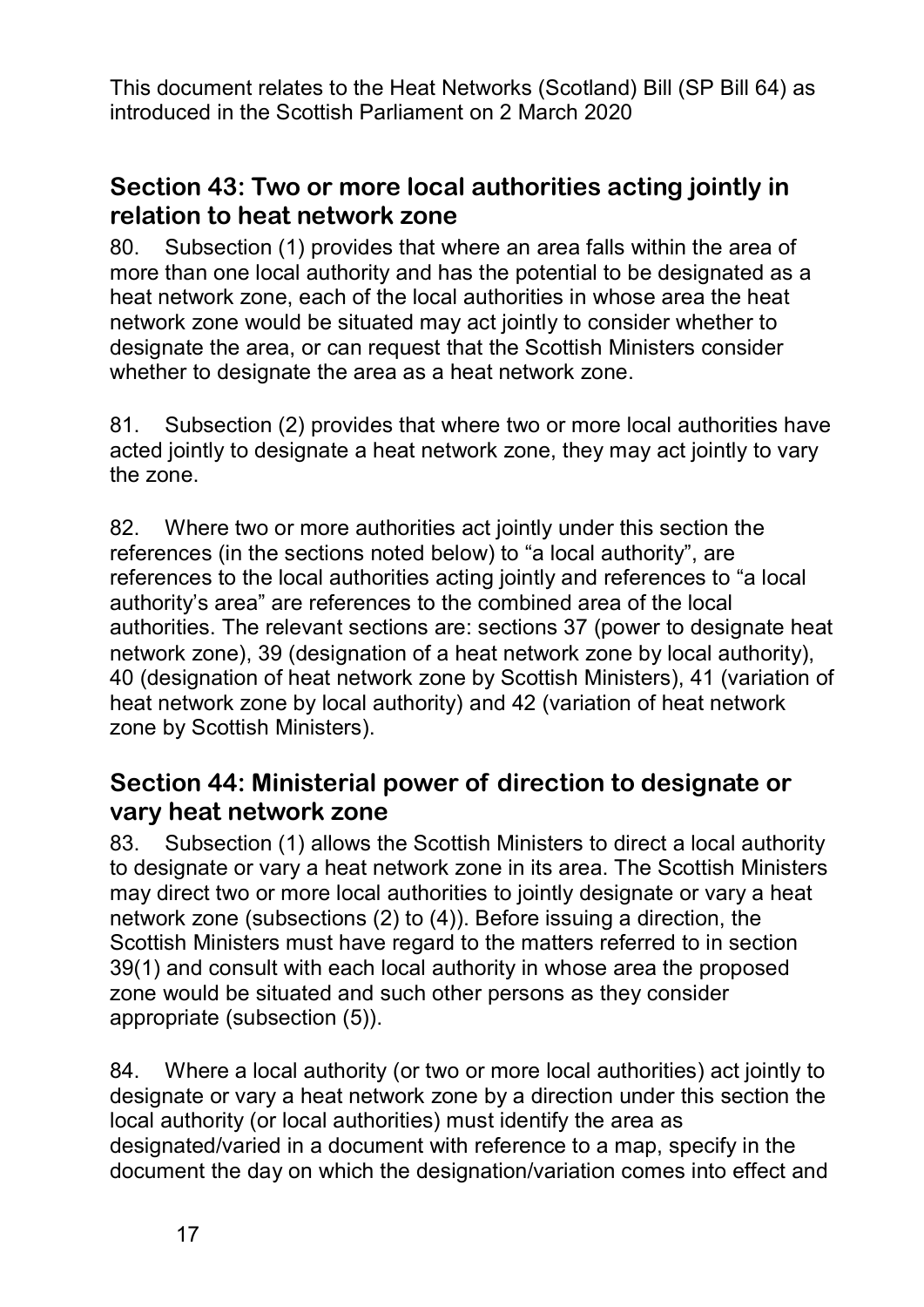publish the document in a manner they consider appropriate (subsections (6) to (9)).

85. The Scottish Ministers may revise or revoke a direction under section 44.

### **Section 45: Guidance**

86. Subsection (1) provides that the Scottish Ministers may issue guidance about the designation and variation of heat network zones by local authorities. Local authorities must have regard to such guidance when exercising their functions under Part 3 (subsection (2)). The guidance may be addressed to one or more local authorities or to all local authorities and must be published in a manner the Scottish Ministers consider appropriate (subsections (3) and (4)).

## Part 4 – Heat network zone permits

### **Section 46: Meaning of "permit authority"**

87. This section defines "permit authority" as the Scottish Ministers or such other person as the Scottish Ministers may by regulations designate.

Section 47: Requirement for heat network zone permit

88. Subsection (1) provides that the permit authority may by notice provide that a person may only operate a heat network in a heat network zone if the person holds a heat network zone permit. A permit authority may also revoke a notice (subsection (3)). The permit authority may not issue or revoke a notice except in certain circumstances, or when certain procedures have not been complied with. These procedures and circumstances may be specified in regulations made by the Scottish Ministers (subsections (4) and (6)). The permit authority must publish a notice and give notice of the revocation in such form and manner as may be specified (subsection (5)).

### **Section 48: Applications for heat network zone permit**

89. Subsection (1) allows the Scottish Ministers by regulations to make provision for inviting, making and determining applications for a heat network zone permit. Subsection (2) sets out what regulations under subsection (1) may make provision for, including how the permit authority is to invite applications for permits, the persons who may apply for a permit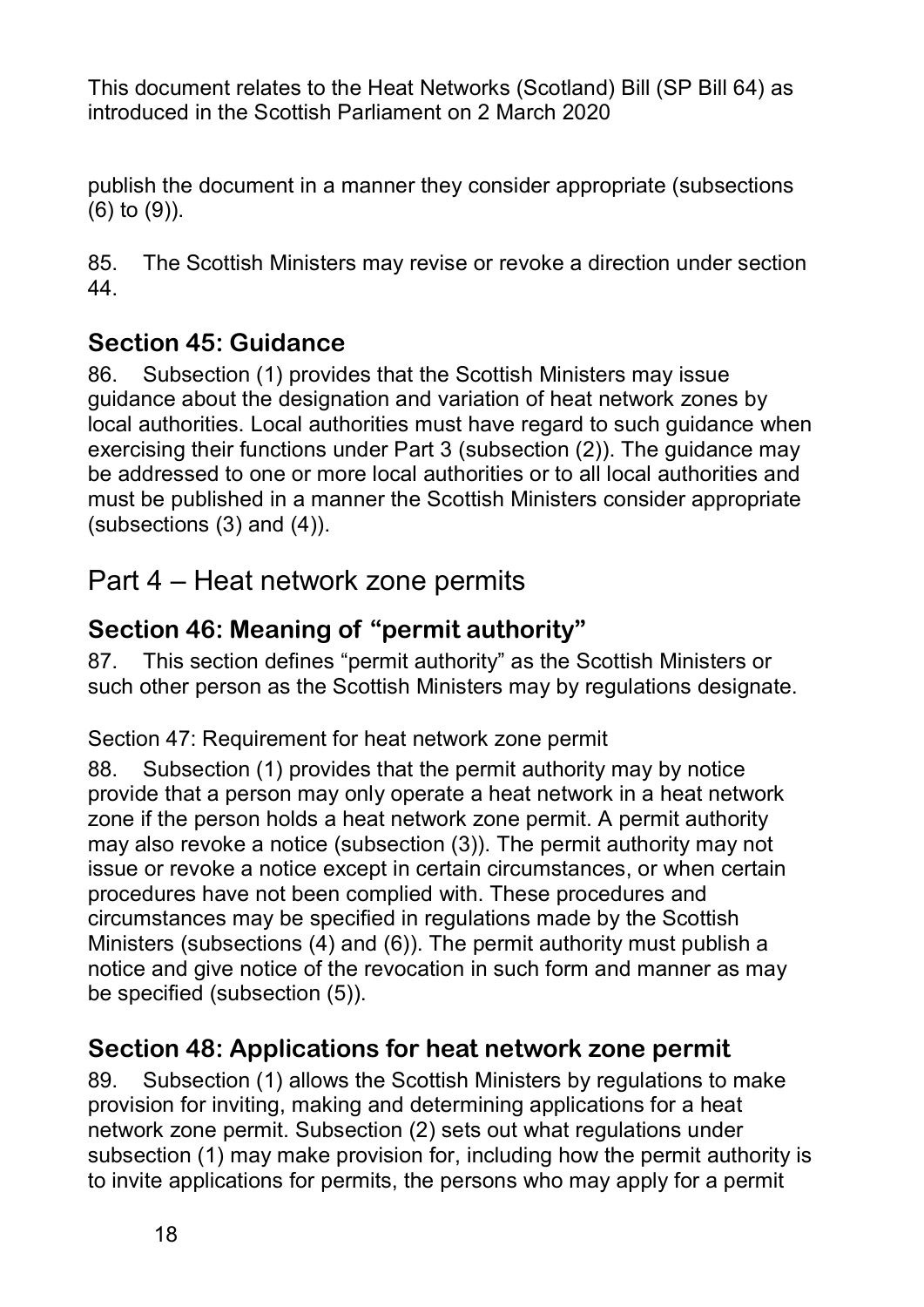and the form and manner of making an application. The regulations may make different provision for different heat network zones (subsection (3)).

Section 49: Heat network zone permit: duration

90. Section 49 provides that a heat network zone permit continues to have effect for the period specified in it unless it is revoked, in accordance with section 50.

#### **Section 50: Heat network zone permit: revocation**

91. Subsection (1) allows the permit authority to revoke a heat network zone permit if the heat networks licence held by the person is revoked, or a heat network consent in relation to the operation of a heat network situated in the heat network zone to which the permit relates, is revoked.

92. Before revoking a heat network zone permit the licensing authority must give notice to the person holding the permit (subsection (2)). The notice must state the reasons why the revocation is proposed and specify the period (to be no less than 28 days from the date from the date on which the notice was given) within which the person may make representations to the permit authority (subsection (3)).

#### **Section 51: Enforcement of requirement for heat network zone permit**

93. Subsection (1) provides that a person who operates a heat network in a heat network zone, without a heat network zone permit, commits an offence. Subsection (2) provides that this offence does not apply to a person operating a heat network in a heat network zone if the person is entitled to operate the zone immediately before the day on which the notice relating to the designated heat network zone takes effect. Subsection (4) sets out the criminal penalties applicable if an offence is committed under this section. Subsection (5) defines "designated heat network zone" for the purposes of the section.

## Part 5 – Building assessment reports

#### **Section 52: Building assessment reports**

94. Subsection (1) requires that a "relevant person" must prepare building assessment reports in relation to each non-domestic building in which it has an interest. Section 56 defines "relevant person" for Part 5 of the Bill as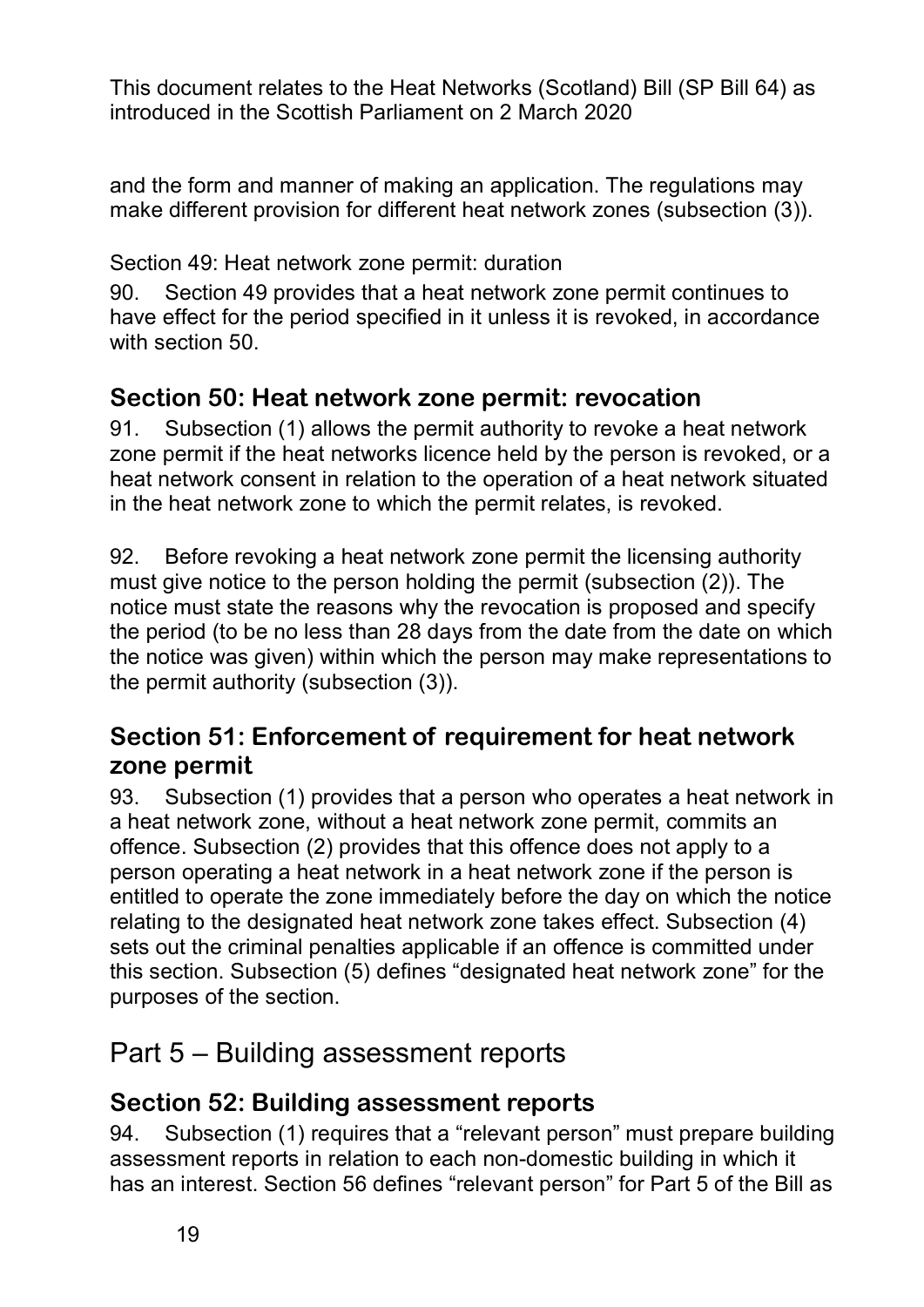Scottish public authorities and any other person the Scottish Ministers may specify by regulations. Subsection (4) provides that a relevant person with an interest in a building is a person with a right of ownership in the building or such other interest as the Scottish Ministers may specify by regulations.

95. In relation to each building covered by the report, the report must set out the potential for the non-domestic building to be supported by a heat network and the expected operational life span of the building's existing thermal energy system (subsection (2)).

96. The Scottish Ministers will specify by regulations the manner in which a building assessment report must be prepared and the intervals at which the report should be prepared (subsections (3)).

#### **Section 53: Exemptions from duty to prepare building assessment reports**

97. Section 53 enables the Scottish Ministers by regulations to provide exemptions from the duty to prepare building assessment reports to specified relevant persons, persons of a specified description, for specified non-domestic buildings and non-domestic buildings of a specified description.

Section 54: Notification of building assessment reports

98. Section 54 provides that a relevant person must send a copy of the building assessment report to each local authority in whose area the building to which the report relates is located and a copy to the Scottish Ministers, as soon as is reasonably practicable after the report has been prepared.

#### **Section 55: Guidance about building assessment reports**

99. Subsection (1) provides that the Scottish Ministers must issue guidance about the preparation of building assessment reports. The guidance is to be published in a manner that the Scottish Ministers consider appropriate (subsection (3)) and relevant persons are to have regard to any guidance issued (subsection (2)).

#### Section 56: Interpretation of Part 5

100. Section 56 provides definitions of various terms for the purposes of Part 5.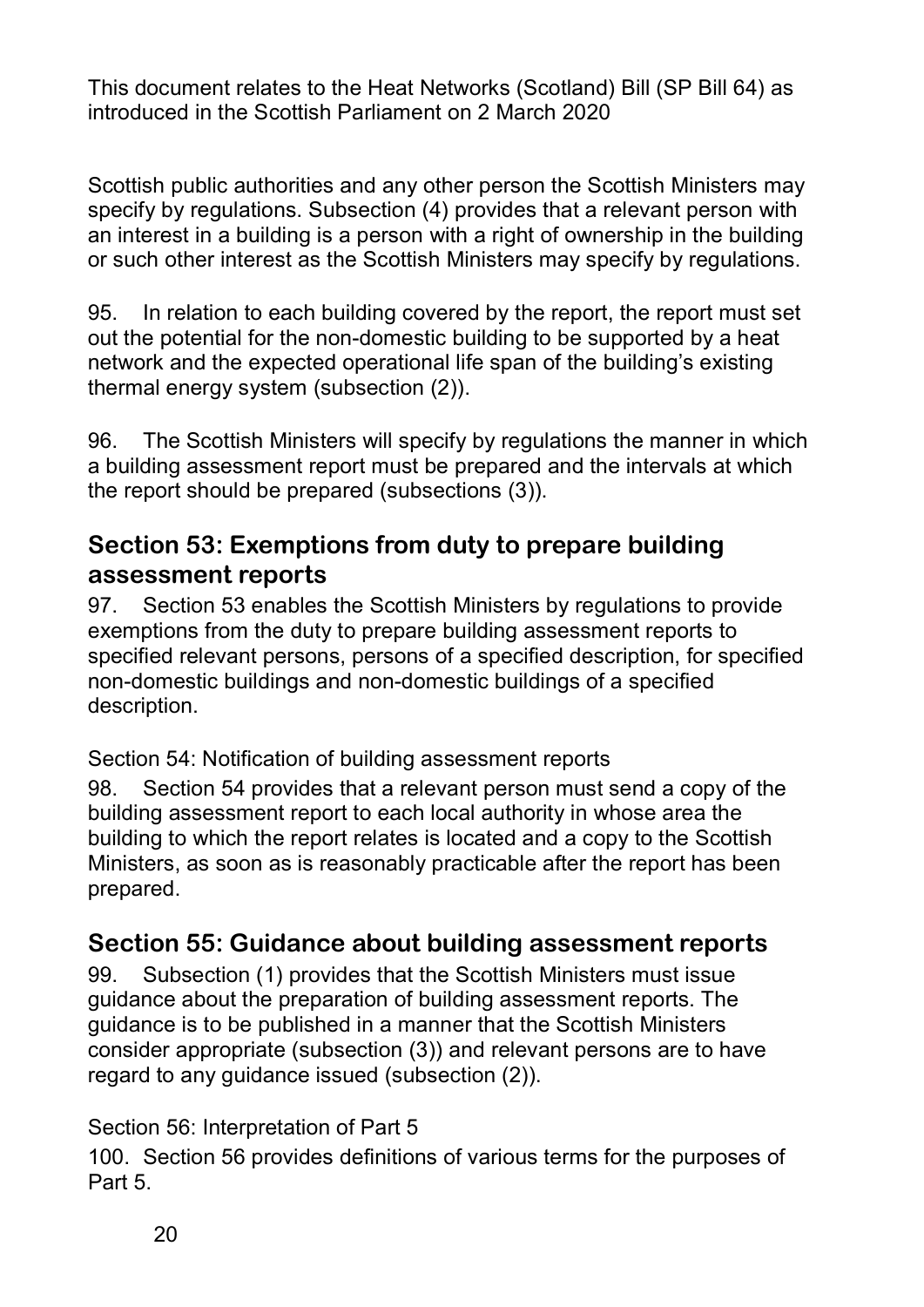## Part 6 – Powers of licence holders

## **Compulsory acquisition of land**

#### **Section 57: Compulsory acquisition of land by licence holder**

101. Subsection (1) allows a licence holder, with the authorisation of the Scottish Ministers, to compulsorily acquire land required in connection with the construction or operation of a heat network. This includes the power to acquire any interest or rights (including new rights) over land (subsection  $(2)$ ).

102. Subsection (3) applies the Acquisition of Land (Authorisation Procedure) (Scotland) Act 1947 (the "1947 Act") to the process of compulsory acquisition of land under this section. This means that licence holders will be able to compulsory acquire land by way of a compulsory purchase order under procedures that currently exist under the 1947 Act.

103. Subsection (4) provides that the power to compulsorily acquire land does not apply to land held or used by or on behalf of a Minister of the Crown or a department of the Government of the United Kingdom.

### **Wayleave rights**

### **Section 58: Network wayleave right**

104. A "network wayleave right" is defined in subsection (1) as the right for a licence holder to install and keep installed heat network apparatus on, under or over land and to enter on to the land to install, inspect, maintain, adjust, alter, repair, replace, upgrade, operate or remove the apparatus, for a purpose connected with the supply of thermal energy by means of a heat network by the licence holder.

105. A network wayleave right may be conferred on a licence holder by agreement or by a necessary wayleave (subsection (2)). Subsection (3) provides definitions of "heat network apparatus" and "necessary wayleave".

### **Section 59: Acquisition of necessary wayleave**

106. On an application by a licence holder, the Scottish Ministers may grant a necessary wayleave conferring a network wayleave right on a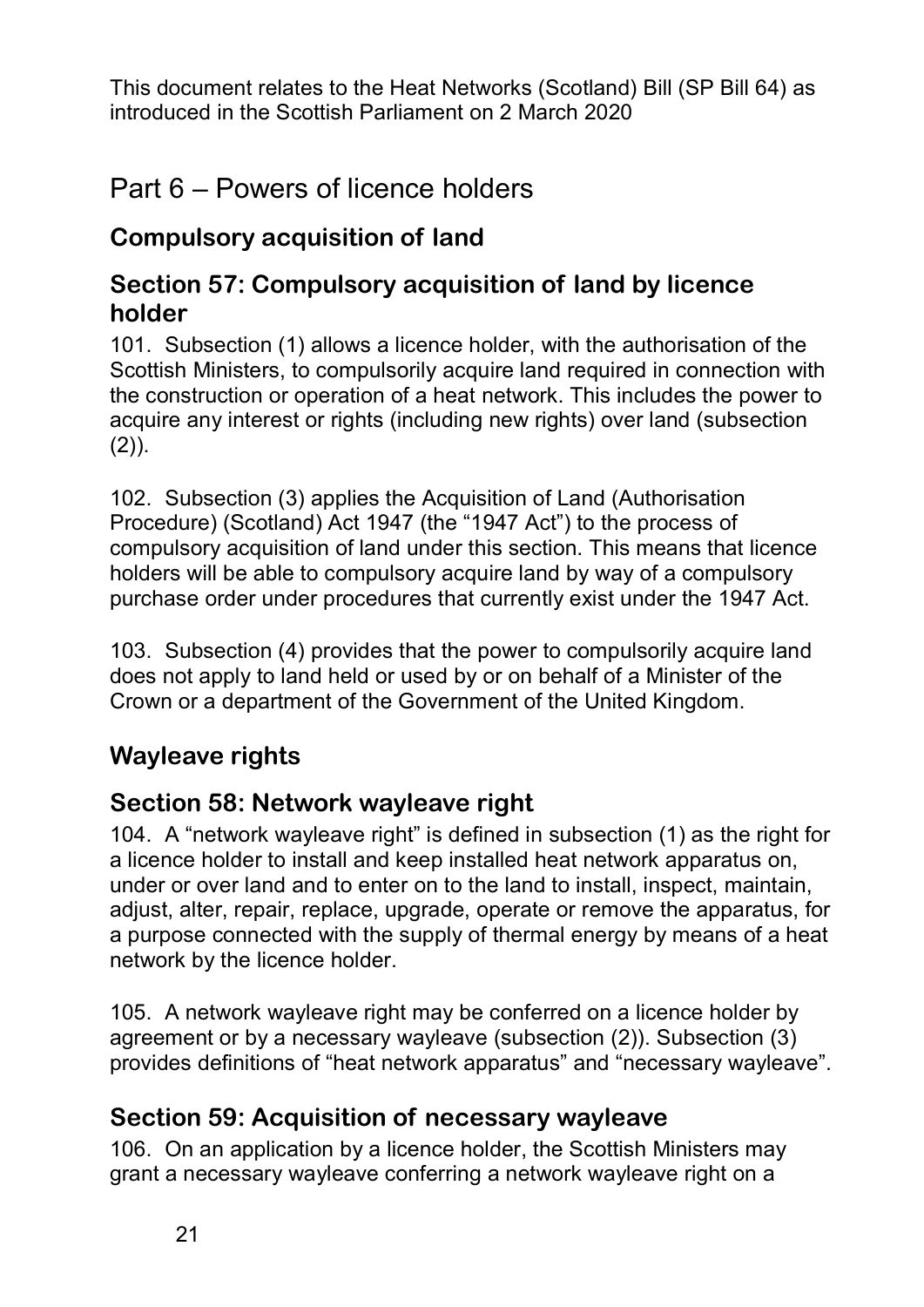licence holder if it is considered necessary or expedient for a purpose connected with the supply of thermal energy by means of a heat network by the licence holder (subsection (1)).

107. A necessary wayleave has effect for the period specified in the necessary wayleave and is subject to terms and conditions considered by the Scottish Ministers to be appropriate (subsection (2)).

108. A licence holder may apply for a necessary wayleave only if notice has been given to the landowner setting out the request to enter into a wayleave agreement and one of the conditions set out in subsection (4) apply. The conditions are that the landowner refuses the request in writing, or agrees to enter into such an agreement but subject to terms and conditions to which the licence holder objects, or fails to agree before the end of the period of 28 days beginning with the day of the notice. There is a further condition where a person with an interest in land (other than the owner) does not agree to enter into or consent to the wayleave agreement. The notice must state the reasons for the proposed wayleave agreement and specify the period (which must not be less than 28 days from the date on which notice is given) within which the landowner must agree to enter into a wayleave agreement (subsection (5)).

109. The Scottish Ministers must allow representations to be made by the persons referred to in subsection (6) before granting a necessary wayleave.

110. The power conferred by subsection (1) does not apply in relation to land held (or used by, or on behalf of) a Minister of the Crown or department of the Government of the United Kingdom (subsection (7)).

#### **Section 60: Persons bound by network wayleave rights**

111. Subsection (1) provides that where a network wayleave right is conferred on a licence holder by a necessary wayleave the network wayleave right binds any person who at any time is the owner or the occupier of the land.

112. Where a network wayleave right is conferred by a wayleave agreement it binds the owner of the land and will bind the occupier where the occupier is a party to the wayleave agreement, or agrees to be bound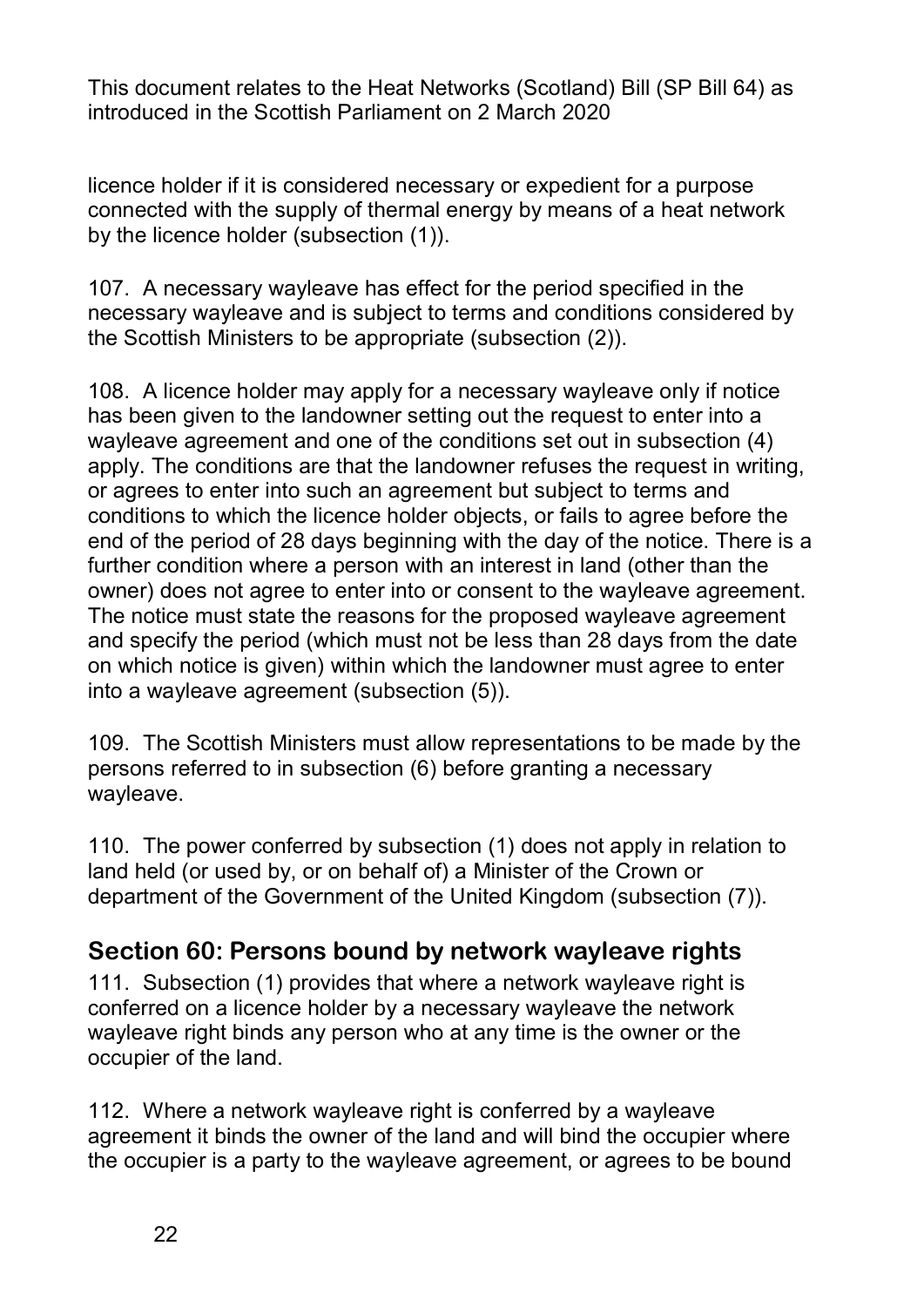by it, or has acquired the right to occupy the land after the wayleave agreement was entered into from the owner of the land or another person bound by the network wayleave right (subsections (2) and (3)).

#### **Section 61: Assignation of network wayleave rights**

113. Section 61 provides that a network wayleave right may be assigned by one licence holder to another, but a network wayleave right conferred by a necessary wayleave may only be assigned with the consent of the Scottish Ministers (subsections (1) and (2)).

114. A wayleave agreement is void to the extent it prevents or limits the assignation of the network wayleave right to another licence holder or makes the assignation of the network wayleave right to another licence holder subject to a condition (including a condition requiring the payment of money) (subsection (3)).

#### **Section 62: Requirement to remove apparatus when notified**

115. If a network wayleave right expires, is terminated by the owner, or relates to heat network apparatus that ceases to be used for the purposes of a heat network, then the landowner may give written notice to the licence holder requesting that the apparatus be removed (subsections (1) and (2)). Subsections (3) to (5) set out the notice requirements under this section. Subsections (6) to (8) provide that the licence holder must comply with the notice given by no later than the period of 3 months beginning on the day notice is given, unless the licence holder applies for the grant of a necessary wayleave or compulsory purchaser order. If the application for the grant of a necessary wayleave is refused, or the compulsory purchase order is not confirmed, the licence holder must comply with the notice given within 3 months of the Scottish Ministers' decision.

Section 63: Compensation in connection with network wayleave rights 116. Where a necessary wayleave is granted to a licence holder, the occupier and (where the occupier is not also the owner) the owner may recover compensation from the licence holder (subsection (1)) in respect of the grant. The licence holder is also liable to pay compensation in the event that the licence holder causes damage to the land (or something on the land), or disturbs a person's enjoyment of the land (subsection (2)), to the person affected.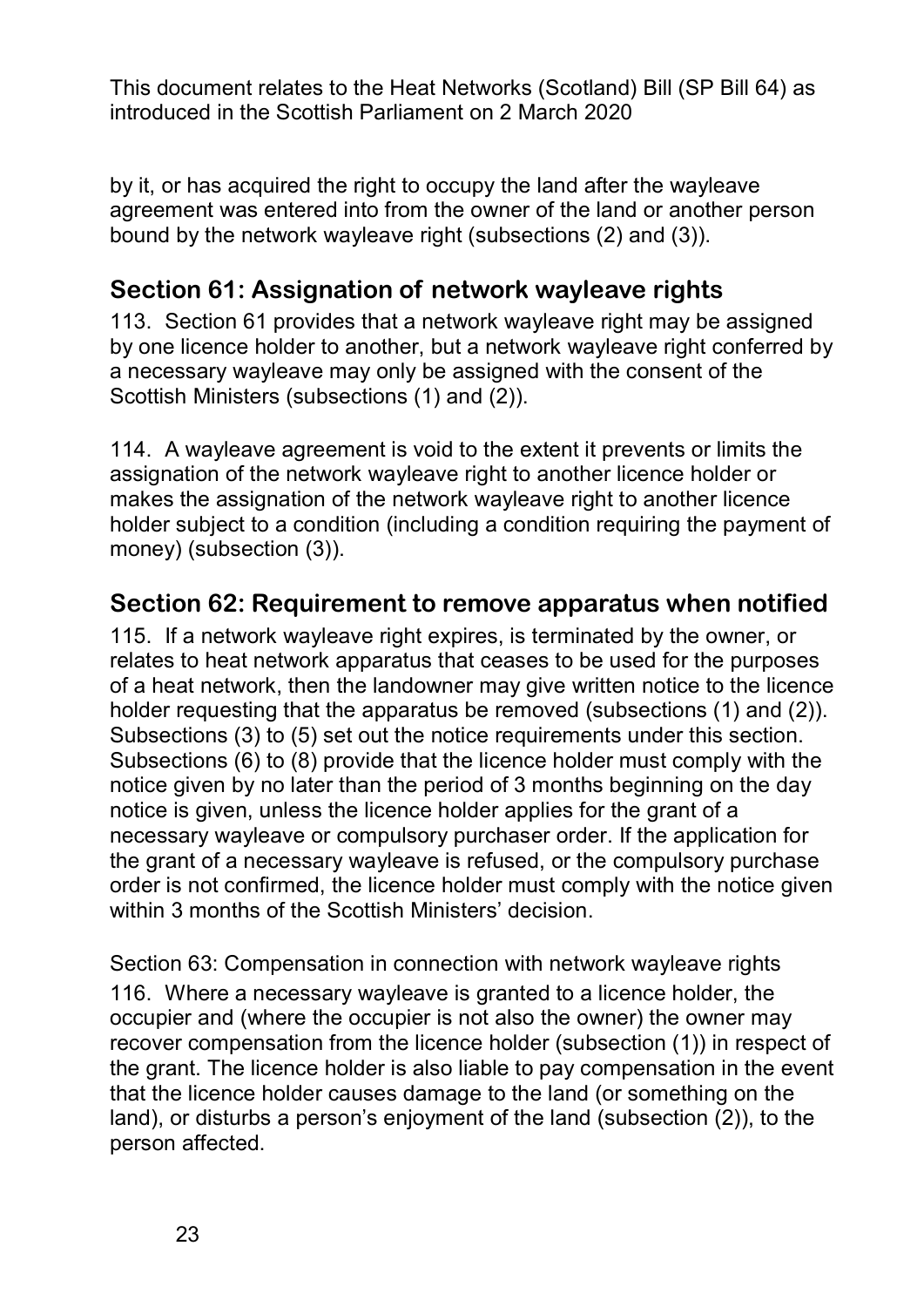117. Subsection (3) provides that disputes about compensation are to be referred to and determined by the Lands Tribunal for Scotland. Subsection (4) sets out how sections of the Land Compensation (Scotland) Act 1963 apply.

118. The Scottish Ministers may make further provision about compensation by regulations (subsection (5)).

#### **Other powers over land**

#### **Section 64: Power to carry out survey**

119. Subsection (1) provides that a licence holder (or a person authorised by the licence holder) may carry out a survey for the purpose of determining whether the land is suitable for a purpose connected with the construction or operation of a heat network.

120. Before carrying out a survey the licence holder, or authorised person, must give the occupier of the land at least 14 days' notice (subsection (2)). A right to carry out a survey includes the right to search and bore the land in order to ascertain the nature of the subsoil and the presence of minerals or other matter (subsection (3)) provided the required notice is given.

121. Subsection (5) provides that a person carrying out a survey has a right of entry at all reasonable times and, at the request of the occupier or owner, must provide evidence of their authority to carry out the survey. The person must also ensure that as little disruption and damage is caused as possible and if damage is caused take reasonable steps to remedy the damage.

122. Subsection (6) makes it an offence to intentionally obstruct, without reasonable excuse, a licence holder (or person authorised by the licence holder) from exercising the power conferred under this section. A person who commits an offence under subsection (6) is liable on summary conviction to a fine not exceeding level 3 on the standard scale (subsection  $(7)$ ).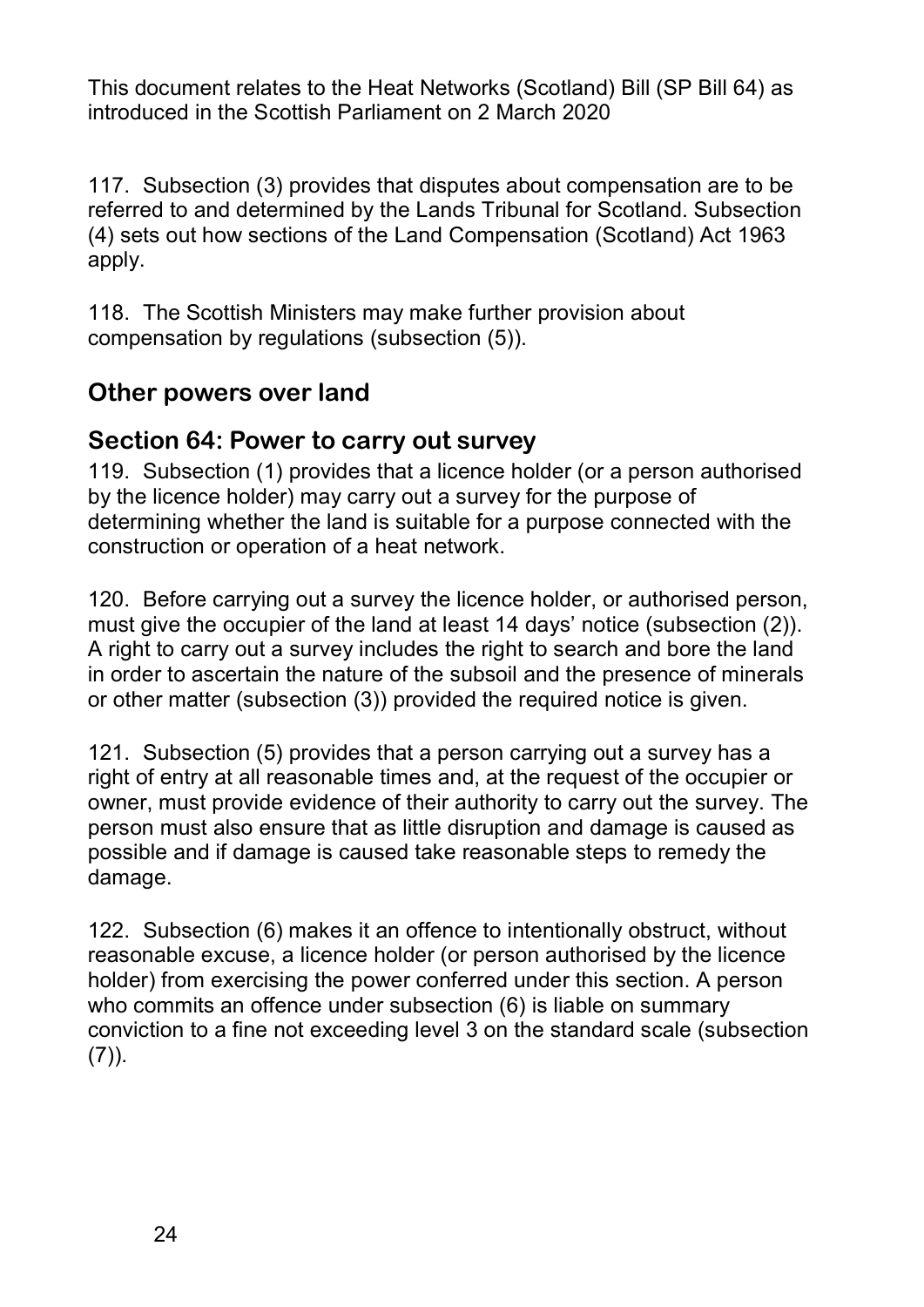#### **Section 65: Power to enter land to replace or repair apparatus**

123. Subsection (1) provides that a licence holder (or a person authorised by them) may exercise a network land right for a purpose connected with the supply of thermal energy by means of a heat network by the licence holder. A "network land right" is defined in subsection (2) and includes the right to install and repair existing apparatus situated on, under or over any land and carry out any works to the land that are necessary for or incidental to those works.

124. Subsection (3) provides that a network land right includes the power to fell, lop, or cut back the roots of any tree or shrub that is in close proximity to heat network apparatus that is being, or is to be installed in order to prevent the tree or shrub from obstructing or interfering with the installation, maintenance or operation of the apparatus or from constituting a danger to persons.

125. Subsection (4) sets out the requirements for notification of the intention to carry out a network land right, but does not apply in respect of emergency works (subsection (5)). Subsection (10) provides a definition of "emergency works" as works carried out by virtue of a network land right for the purposes of stopping anything already occurring, or preventing anything imminent from occurring that is likely to cause danger to persons or property and/or the interruption of supply provided by the licence holder, and includes any other works that are reasonable to carry out with those works. The requirements for notification of emergency works are provided for in subsection (6).

126. Subsection (7) provides that a person exercising a network land right has a right of entry to the land at all reasonable times and, at the request of the occupier or owner, must provide evidence of their authority to act. The person must also ensure that as little disruption and damage is caused as possible and if damage is caused take reasonable steps to remedy the damage.

127. Subsection (8) makes it an offence to intentionally obstruct, without reasonable excuse, a licence holder (or person authorised by the licence holder) from exercising the power conferred by subsection (1). A person who commits an offence under subsection (8) is liable on summary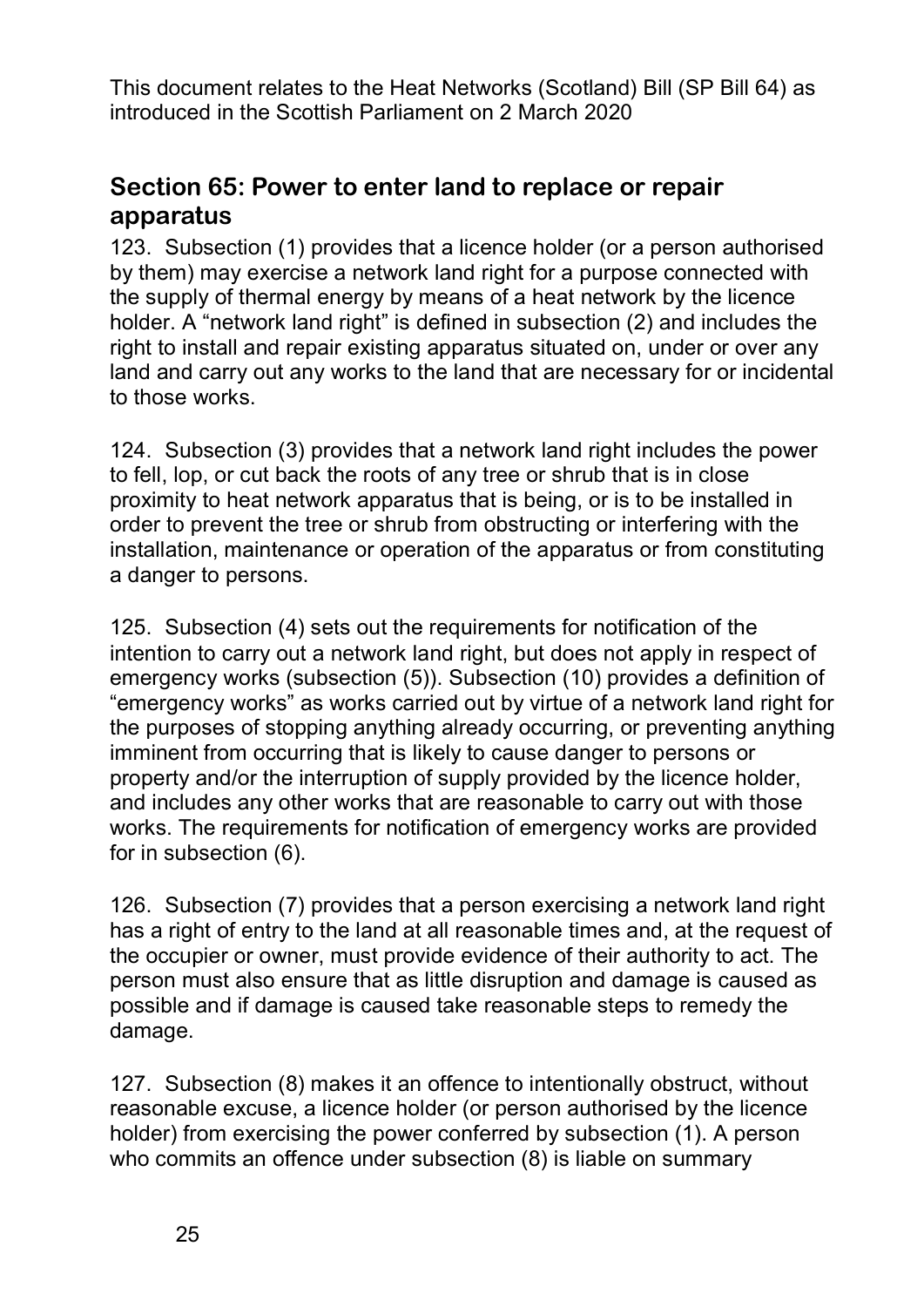conviction to a fine not exceeding level 3 on the standard scale (subsection  $(9)$ ).

### **Section 66: Restrictions on powers of licence holders**

128. If the carrying out of a survey or the exercise of a network land right is likely to obstruct or interfere with a statutory undertaker's undertaking, a licence holder may only exercise the powers conferred under this section with the consent of the statutory undertaker concerned, unless consent is unreasonably withheld. The Scottish Ministers will determine whether consent has been unreasonably withheld. Subsection (5) defines "statutory undertaker".

Section 67: Compensation for damage or disturbance

129. Section 67 makes provisions in respect of compensation payable for damage or disturbance caused by a licence holder (or person authorised by the licence holder) in exercise of their power to enter on to land to carry out a survey or to replace or repair apparatus.

130. Subsection (2) provides that disputes about compensation are to be referred to and determined by the Lands Tribunal for Scotland. Subsection (3) sets out how sections of the Land Compensation (Scotland) Act 1963 apply.

131. The Scottish Ministers may make further provision about compensation by regulations (subsection (4)).

### **Interpretation**

#### **Section 68: Interpretation of Part 6**

132. Section 68 provides various definitions for the terms used in Part 6.

## Part 7 – key heat network assets

Section 69: Identifying key heat network assets

133. Section 69 applies to a heat network consent application or a heat network consent modification application relating to the construction and operation of a heat network, or the operation of a heat network.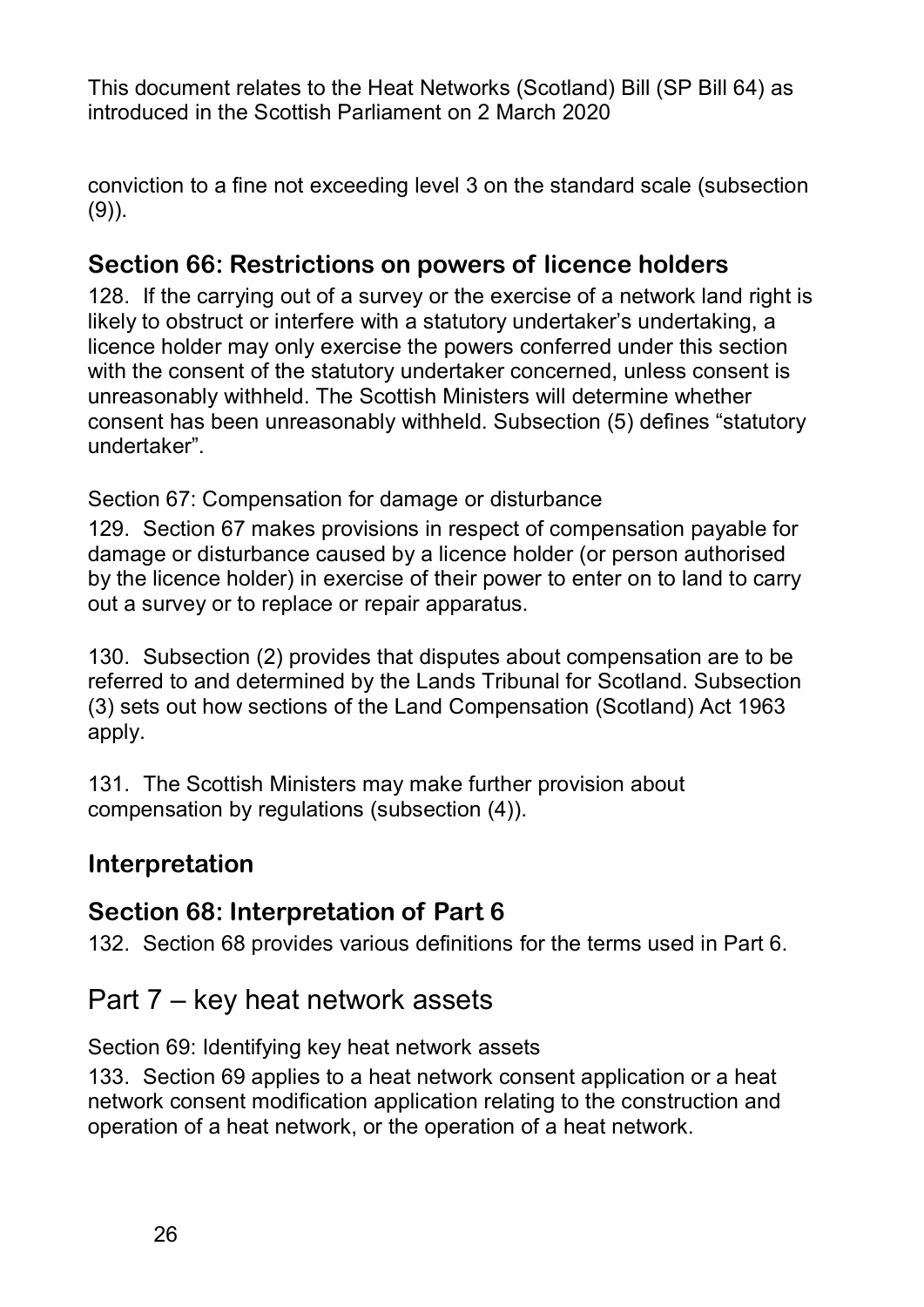134. Subsection (2) provides that the application must include required information about the key assets of the heat network and required information about each person with an interest in the key assets. Determination of whether information is "required" is made in accordance with section 26(1).

135. Subsection (4) defines "key asset" for the purposes of Part 7 of the Bill, being any property that forms part of the heat network and is necessary to the operation of the heat network. It is for the Scottish Ministers to determine any question as to whether property forming part of a heat network is necessary to the operation of the heat network (subsection (6)).

136. The types of property that could constitute a key asset are land, building, apparatus and such other type of property as may be specified by the Scottish Ministers by regulations (subsection (5)).

#### **Section 70: Preparing schedule of key heat network assets**

137. Following receipt of a heat network consent application, the Scottish Ministers must prepare a schedule of key assets (subsection (1)).

138. Where property relating to a heat network appears to the Scottish Ministers to be a key asset and the Scottish Ministers propose to include the details of the property in the schedule of key assets, before doing so they must give notice of the proposal to each person with an interest in the property and to such other persons that they consider appropriate (subsections (2) and (3)).

139. The notice must give reasons why the property appears to the Scottish Ministers to be a key asset, explain the consequences of the property becoming a listed asset and specify the period being no less than 28 days from the date on which the notice was given, within which the person may make representations to the Scottish Ministers (subsection  $(4)$ ).

140. If the Scottish Ministers include details of a key asset in the schedule they must give notice of that fact to every person with an interest in a key asset (subsection (5)). When giving notice under subsection (3) or (5) the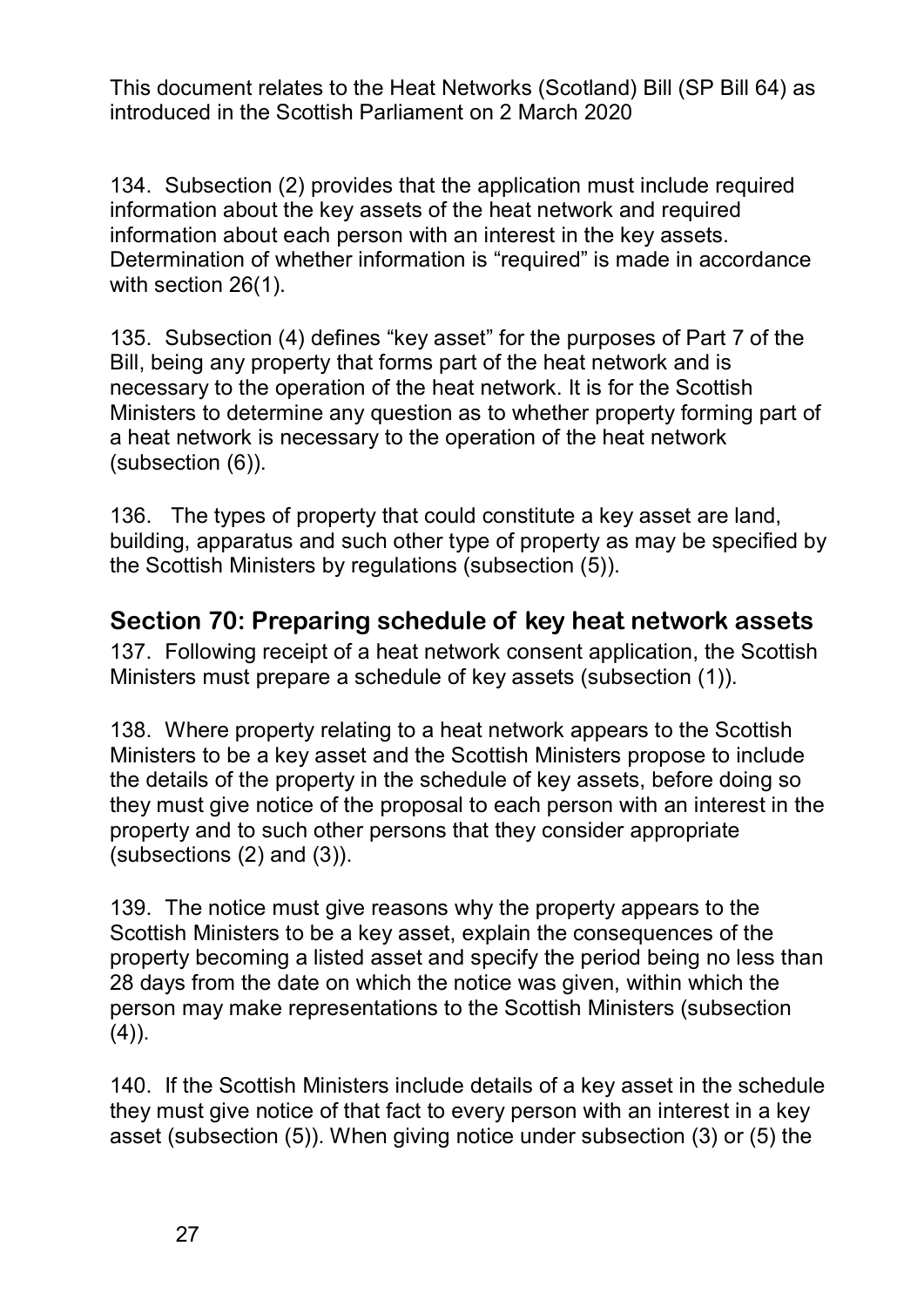Scottish Ministers must do so in such form and manner as they may specify in regulations (subsection (6)).

#### **Section 71: Notifying Scottish Minsters of changes in key network assets**

141. Subsection (1) provides that the operator of a heat network must notify the Scottish Ministers if property that is not a listed asset becomes a key asset and if property that is a listed asset ceases to be a key asset. Notice must include such information as the Scottish Ministers determine and such determination must be published (subsections (2) and (3)).

Section 72: Modifying schedule of key heat network assets

142. If the Scottish Ministers consider that a listed asset ceases to be a key asset they must remove the details of the listed asset from the schedule of key assets. If the Scottish Ministers consider that the property that is not a listed asset has become a key asset, they must include details of the property in the schedule of key assets (subsections (1) and (2)).

143. Before including details of property in the schedule of heat network assets, the Scottish Ministers must give notice of the proposal to each person with an interest in the property and such other persons as the Scottish Ministers consider appropriate (subsection (3)). The notice must give reasons why the property appears to the Scottish Ministers to be a key asset, explain the consequences of the property becoming a listed asset and specify the period being no less than 28 days from the date on which the notice was given, within which the person may make representations to the Scottish Ministers (subsection (4)).

144. When giving notice under subsection (4) the Scottish Ministers must do so in such form and manner as they may specify in regulations (subsection (5)).

145. For the purposes of modifying the schedule of key heat network assets it does not matter whether the Scottish Ministers form the view that a modification is needed following receipt of a heat network consent modification application, following notification by an operator of a heat network or on their own initiative (subsection (7)).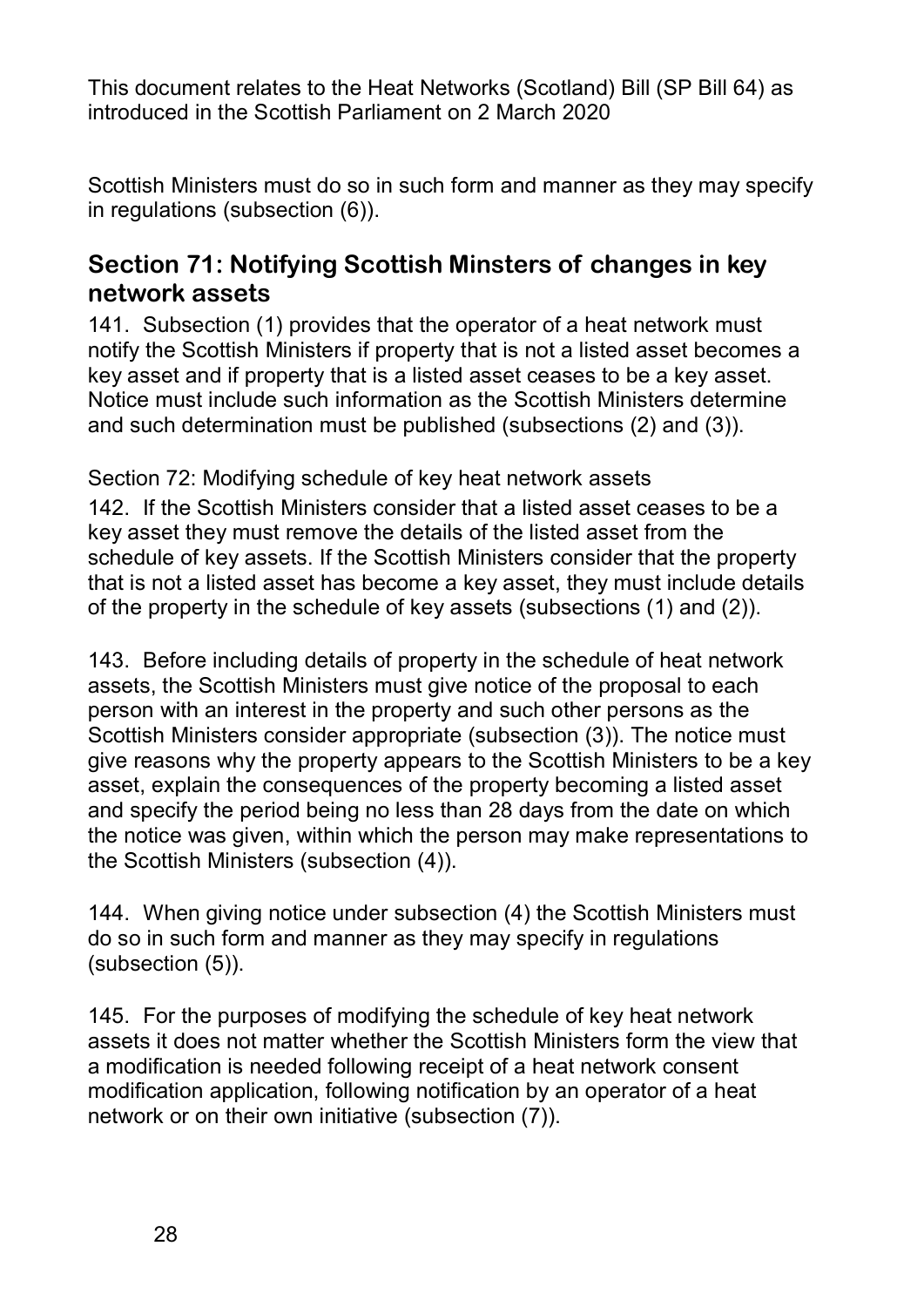#### **Section 73: Preparation and maintenance of schedule of key network assets: further provision**

146. Section 73 enables the Scottish Ministers by regulations to make further provision about the procedure to be followed in connection with the preparation and maintenance of the schedules of key network assets.

#### Section 74: Transfer schemes

147. Subsection (1) provides that where the former operator ceases (or is to cease) operating a heat network, the Scottish Ministers may make a transfer scheme. "Transfer scheme" is defined in subsection (2) as a transfer of the former operator's rights relating to the use of the listed assets of the heat network, or conferral of other rights relating to the use of listed assets, to one or more relevant person. A transfer scheme may make incidental, supplementary, consequential or transitional provision in connection with the transfer or conferral of rights by the transfer scheme as the Scottish Ministers consider appropriate (subsection (3)).

148. By regulations, the Scottish Ministers may make further provision for, or in connection with, a transfer scheme (subsection (4)). Subsection (5) sets out what the regulations under subsection (4) may make provision for including the rights that may be transferred or conferred by the transfer scheme, the procedure applying in connection with the making of a transfer scheme and the effect of transfers or conferrals of rights.

149. Subsections (6) and (7) provides definitions of "relevant person" and "transferee" for this section.

#### **Section 75: Compensation in connection with transfer schemes**

150. The Scottish Ministers may by regulations make provision about the payment of compensation in connection with a transfer scheme under section 74(1). Subsection (2) sets out what the regulations under subsection (1) may make provision for.

#### Section 76: Interpretation of Part 7

151. Section 76 provides various definitions for the terms used in Part 7 of the Bill.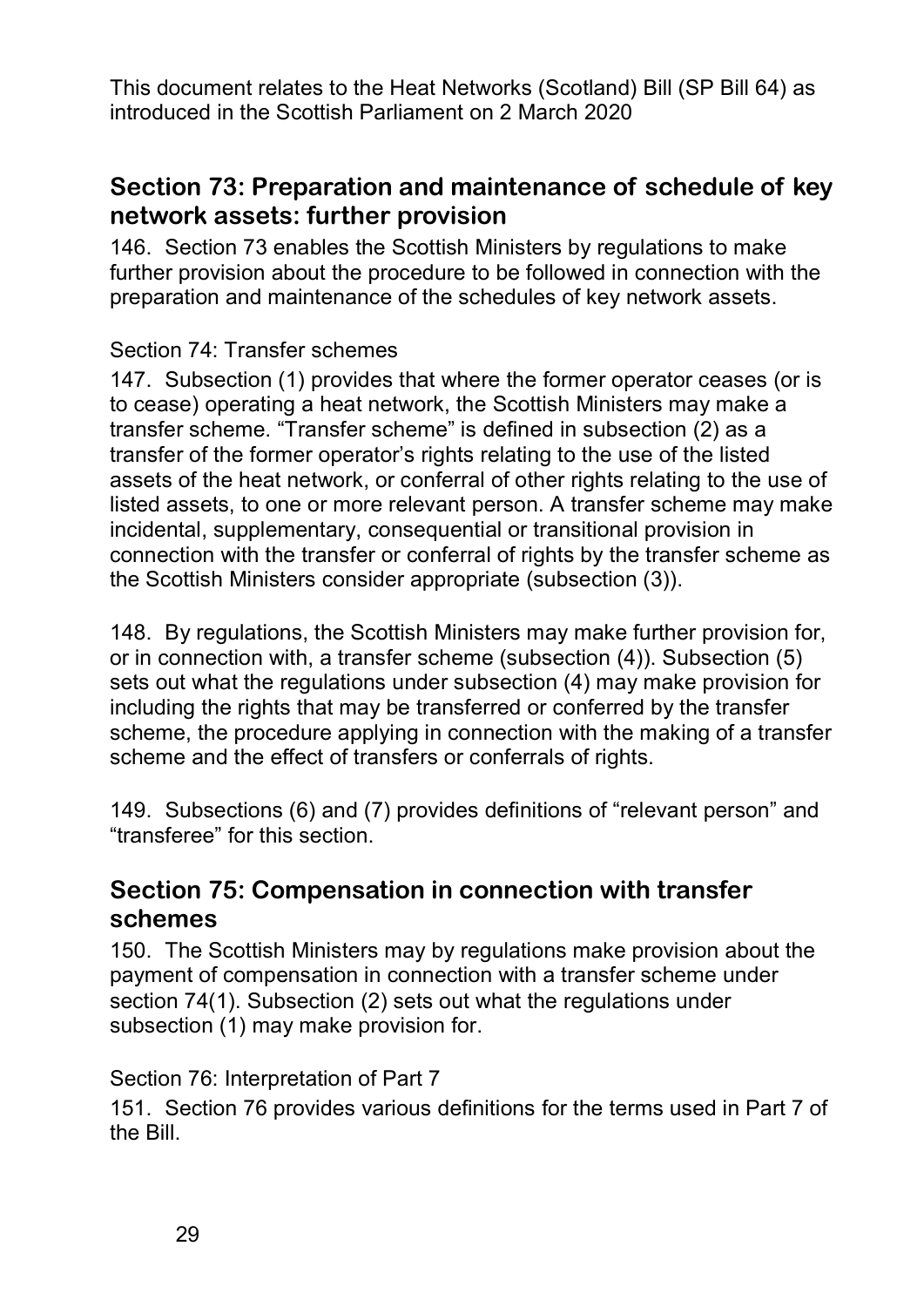## Part 8 – Miscellaneous and general

#### **Fees**

#### **Section 77: Fees for applications etc.**

152. Subsection (1) allows the Scottish Ministers by regulations to make provision for the payment of a charge or fee to specified persons in respect of matters set out in subsection (2) in relation to the performance of that person's function.

## **General**

#### **Section 78: Individual culpability where organisation commits offence**

153. Section 78 provides that where an offence is committed by a relevant organisation and the commission of the offence involves the consent or connivance or is attributable to neglect on the part of the responsible individual, the responsible individual also commits the offence. Subsections (3) and (4) provides definitions of "relevant person" and "responsible individual".

#### **Section 79: Crown application: general**

154. Subsection (1) provides that nothing in this Bill makes the Crown criminally liable, although this does not affect the criminal liability of persons in service of the Crown (subsection (3)).

### **Section 80: Crown application: powers of entry**

155. Section 80 provides that a power of entry conferred under this Bill is exercisable in relation to Crown land specified in column 1 of the table only with the consent of the appropriate authority listed in column 2.

## **Section 81: Regulations**

156. Subsection (1) provides that the powers of the Scottish Ministers to make regulations under this Bill includes the power to make different provision for different purposes. Subsections (2) and (3) specify the regulation making powers under the Bill that are subject to the affirmative parliamentary procedure, with all other regulation making powers subject to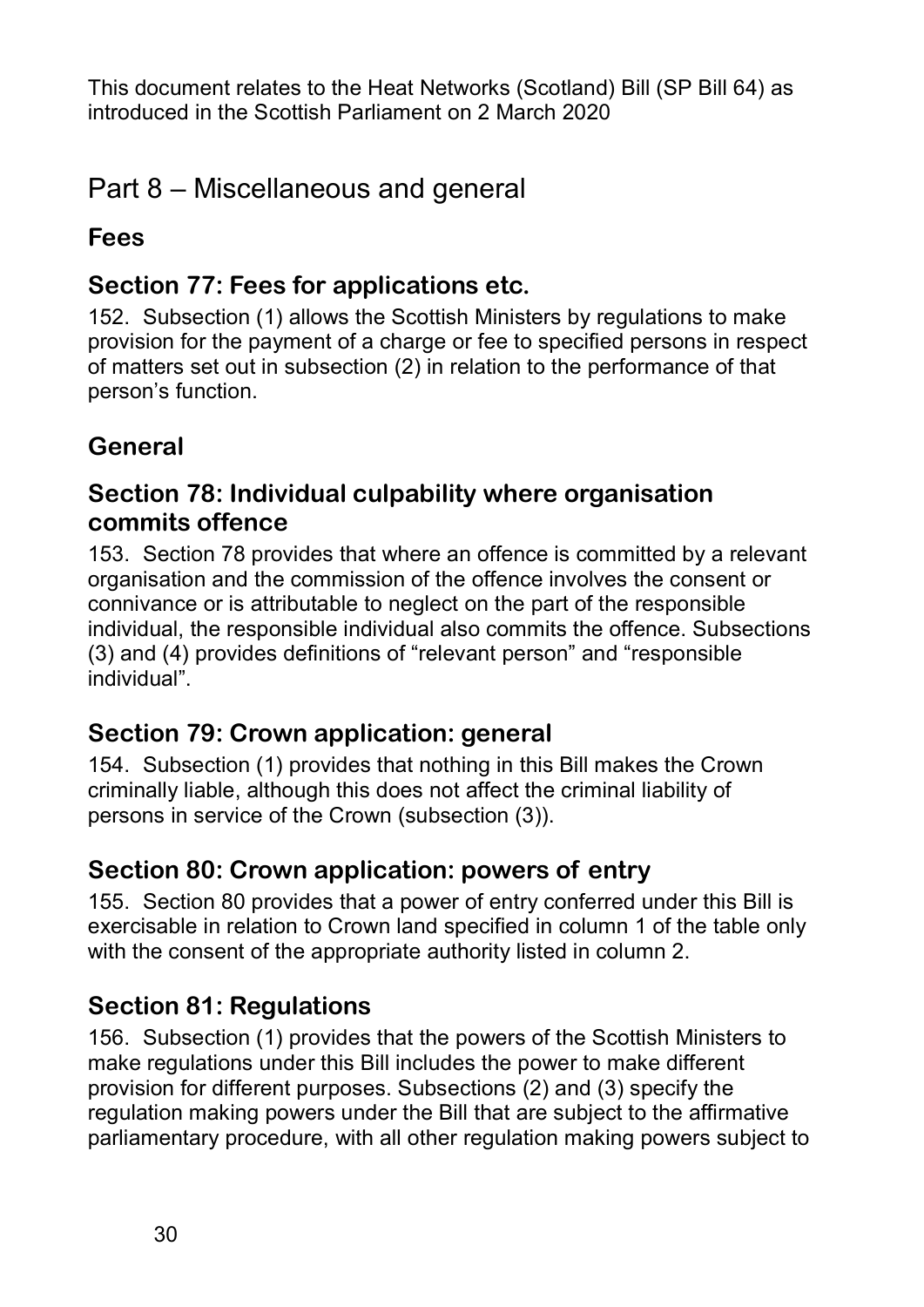the negative procedure (save for regulations to commence provisions under section 84(2)).

#### Section 82: Ancillary provisions

157. Section 82 provides the Scottish Ministers with a regulation making power to make any incidental, supplementary, consequential, transitional, transitory or saving provision that they consider appropriate for the purposes of, in connection with, or for giving full effect to this Bill or any provision made under it.

#### **Section 83: General Interpretation**

158. Section 83 sets out various definitions for terms used throughout the Bill.

#### Section 84: Commencement

159. Section 84 provides that this section and sections 79 to 83 and 85 come into force on the day after Royal Assent and that other provisions of the Act come into force on such day as the Scottish Ministers may by regulations appoint.

#### **Section 85: Short title**

160. Section 85 provides that the Bill, once enacted, will be known as the Heat Networks (Scotland) Act 2021.